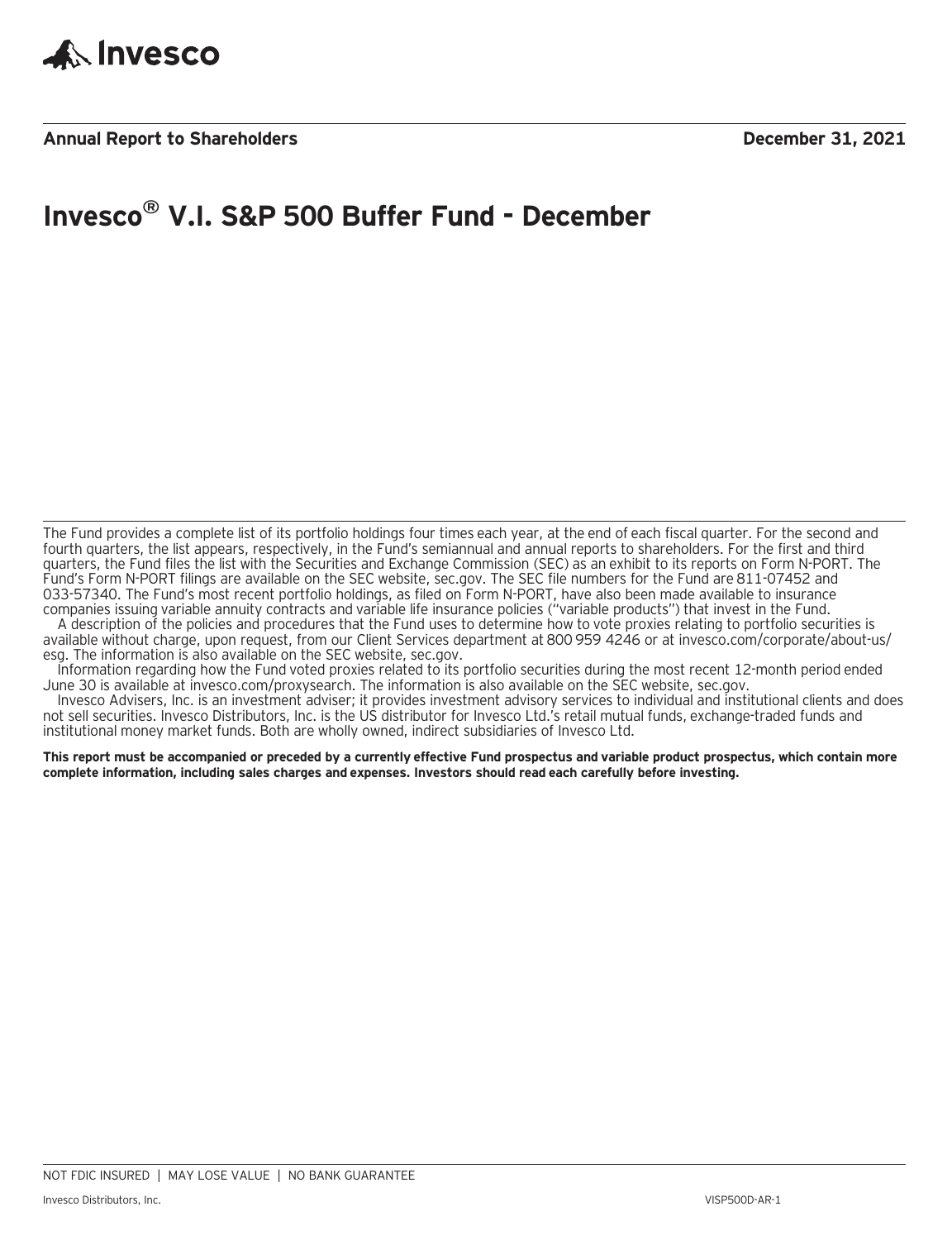### **Management's Discussion of Fund Performance**

### **Market conditions and your Fund**

US political unrest and rising coronavirus (COVID-19) infection rates marked the start of the first quarter of 2021. Additionally, retail investors bid up select stocks like GameStop and AMC Theaters, ultimately caused a sharp selloff in late January. Corporate earnings generally beat expectations, but market volatility rose during the quarter as investors worried about rising bond yields and inflation. Despite the US Federal Reserve's (the Fed's) commitment to an accommodative policy, the 10-year US Treasury yield rose from 0.92% at the end of 2020 to 1.75%<sup>1</sup> at the end of March 2021. Approval of a third COVID-19 vaccine boosted investors' optimism for faster economic recovery. Although March saw increased volatility with consecutive down days in the US stock market, stocks continued to hit all-time highs through April 2021.

The US stock market once again hit new highs in the second quarter of 2021, despite higher volatility stemming from inflation concerns and the potential for rising interest rates. Investors remained optimistic about the strength of the economic recovery after the US gross domestic product (GDP) grew at a 6.4% annualized rate for the first quarter of 2021.<sup>2</sup> Corporate earnings also remained strong as the majority of S&P 500 companies beat Wall Street earnings forecasts. US equity markets continued to move higher in July despite inflation concerns and increasing COVID-19 infection rates due to the rapidly spreading Delta variant. Despite the Consumer Price Index (CPI) increasing in June through September,<sup>3</sup> the Fed declined to raise interest rates at its September Federal Open Market Committee (FOMC) meeting. The US stock market saw continued volatility in August and a selloff through most of September due to increasing concerns of inflation due to a spike in oil prices and supply chain shortages causing rising costs.

Equity markets were volatile in the fourth quarter of 2021 amid record inflation and the emergence of a new COVID-19 variant. Pandemic related supply chain disruption and labor shortages intensified during the quarter, resulting in broadly higher input costs for companies and consumers alike. Additionally, the price of oil (West Texas Intermediate) rose to nearly \$85 per barrel in October,<sup>1</sup> causing higher gas prices for consumers and pushing energy stocks higher. The CPI report for November increased 0.8%, resulting in a 6.8% increase over the last 12 months, the highest since 1982.<sup>3</sup> To combat inflation, the Fed announced a faster pace of "tapering" at its December meeting, pledging to end its asset purchase program by March 2022. The Fed also announced the potential for three interest rate increases in 2022. With solid corporate earnings and optimism about the COVID-19 Omicron strain reporting milder symptoms, stocks rallied at year-end and the S&P 500 Index returned 28.71%4 for the calendar year.

The **Invesco® V.I. S&P 500 Buffer Fund – December** seeks, over a specified annual Outcome Period (an "Outcome Period"), to provide investors with returns that match those of the S&P 500® Index (the "Underlying Index") up to an upside Cap, while providing a buffer against the first 10% (prior to taking into account any fees and expenses of the Fund) of Underlying Index losses.

The Fund's Cap for the current Outcome Period, which represents the maximum percentage return (expressed as a percentage of the value of the Underlying Index determined at the start of the Outcome Period) that can be achieved from an investment in the Fund over the entire Outcome Period (the "Cap"), is 12.20%. This Cap is before considering fees and expenses. A new Cap level for each successive Outcome Period will be determined at the end of the trading day immediately preceding the first day of each new Outcome Period. If the Underlying Index experiences returns over an Outcome Period in excess of the Cap, the Fund, and therefore investors, will not experience those excess gains.

The Fund's initial Outcome Period is twelve months, commencing on January 1, 2022 and ending on the following December 31, 2022. The Fund's performance history is not presented or discussed here because, as of the date of this annual report, the Fund has not had returns for at least six months. The Fund's performance information is accessible on the Fund's website.

**The Fund has characteristics unlike many other traditional investment products and is not appropriate for all investors. In particular, investment in the Fund may not be appropriate for investors who do not intend to maintain their investment through the entire Outcome Period. There is no guarantee that the Fund will be able to achieve the stated Defined Outcomes.**

Thank you for your investment in Invesco® V.I. S&P 500 Buffer Fund – December.

1 Source: Bloomberg LP

- 2 Source: US Bureau of Economic Analysis
- 3 Source: US Bureau of Labor Statistics
- 4 Source: Lipper Inc.

### **Portfolio manager(s)**:

Jacob Borbidge Alessio de Longis Duy Nguyen Ali Zouiten

*The views and opinions expressed in management's discussion of Fund performance are those of Invesco Advisers, Inc. and its affiliates. These views and opinions are subject to change at any time based on factors such as market and economic conditions. These views and opinions may not be relied upon as investment advice or recommendations, or as an offer for a particular security. The information is not a complete analysis of every aspect of any market, country, industry, security or the Fund. Statements of fact are from sources considered reliable, but Invesco Advisers, Inc. makes no representation or warranty as to their completeness or accuracy. Although historical performance is no guarantee of future results, these insights may help you understand our investment management philosophy.*

See important Fund and, if applicable, index disclosures later in this report.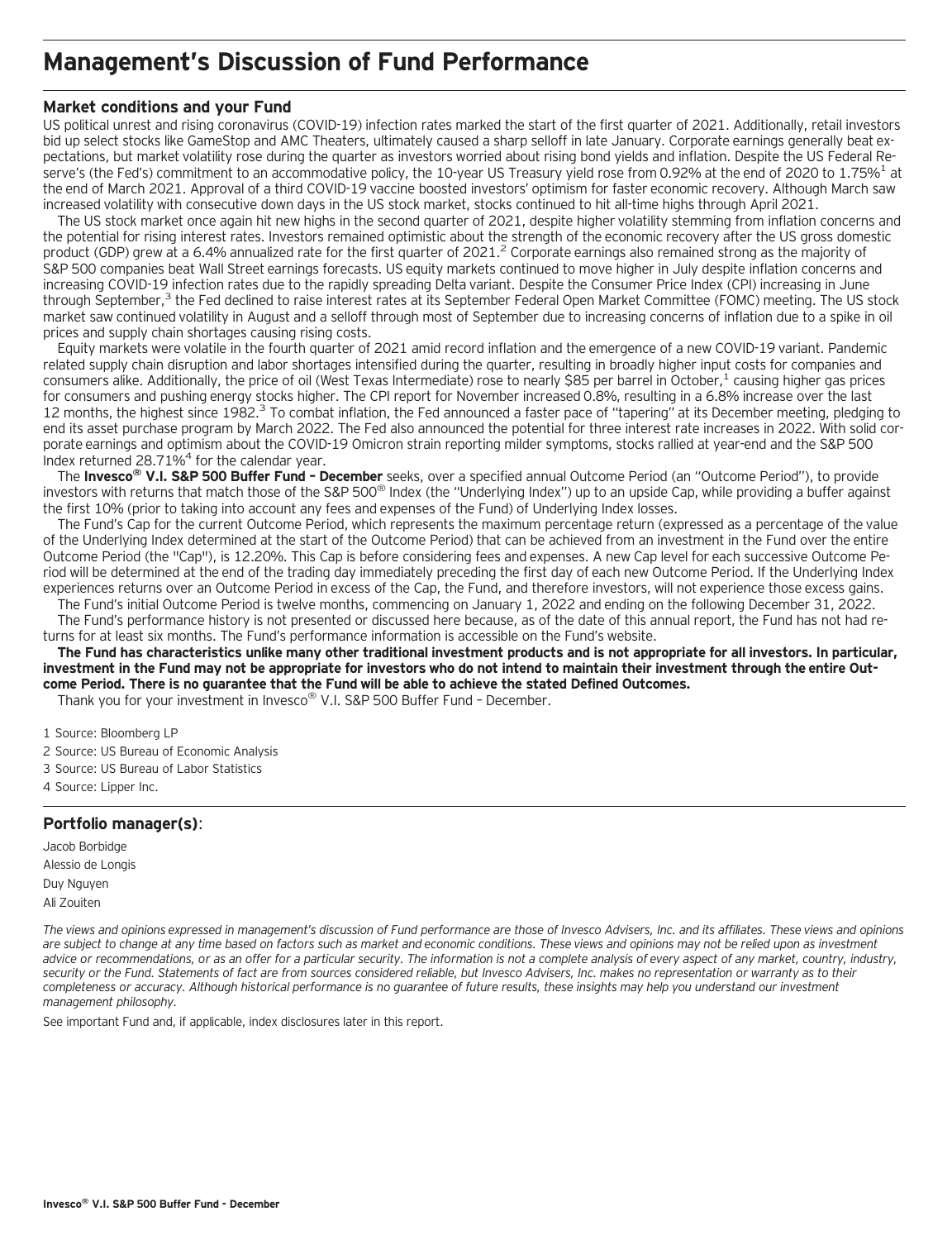## **Supplemental Information**

### **Invesco® V.I. S&P 500 Buffer Fund - December seeks, over a specified annual Outcome Period, to provide investors with returns that match those of the S&P 500® Index (the "Underlying Index") up to an upside Cap, while providing a buffer against the first 10% (prior to taking into account any fees and expenses of the Fund) of Underlying Index losses.**

- Unless otherwise stated, information presented in this report is as of December 31, 2021, and is based on total net assets.
- Unless otherwise noted, all data is provided by Invesco.
- To access your Fund's reports/prospectus, visit invesco.com/fundreports.

### **About indexes used in this report**

- The S&P 500<sup>®</sup> Index-PR is an unmanaged price-only index considered representative of the US stock market.
- A direct investment cannot be made in an index. Unless otherwise indicated, index results include reinvested dividends, and they do not reflect sales charges. Performance of the peer group, if applicable, reflects fund expenses; performance of a market index does not.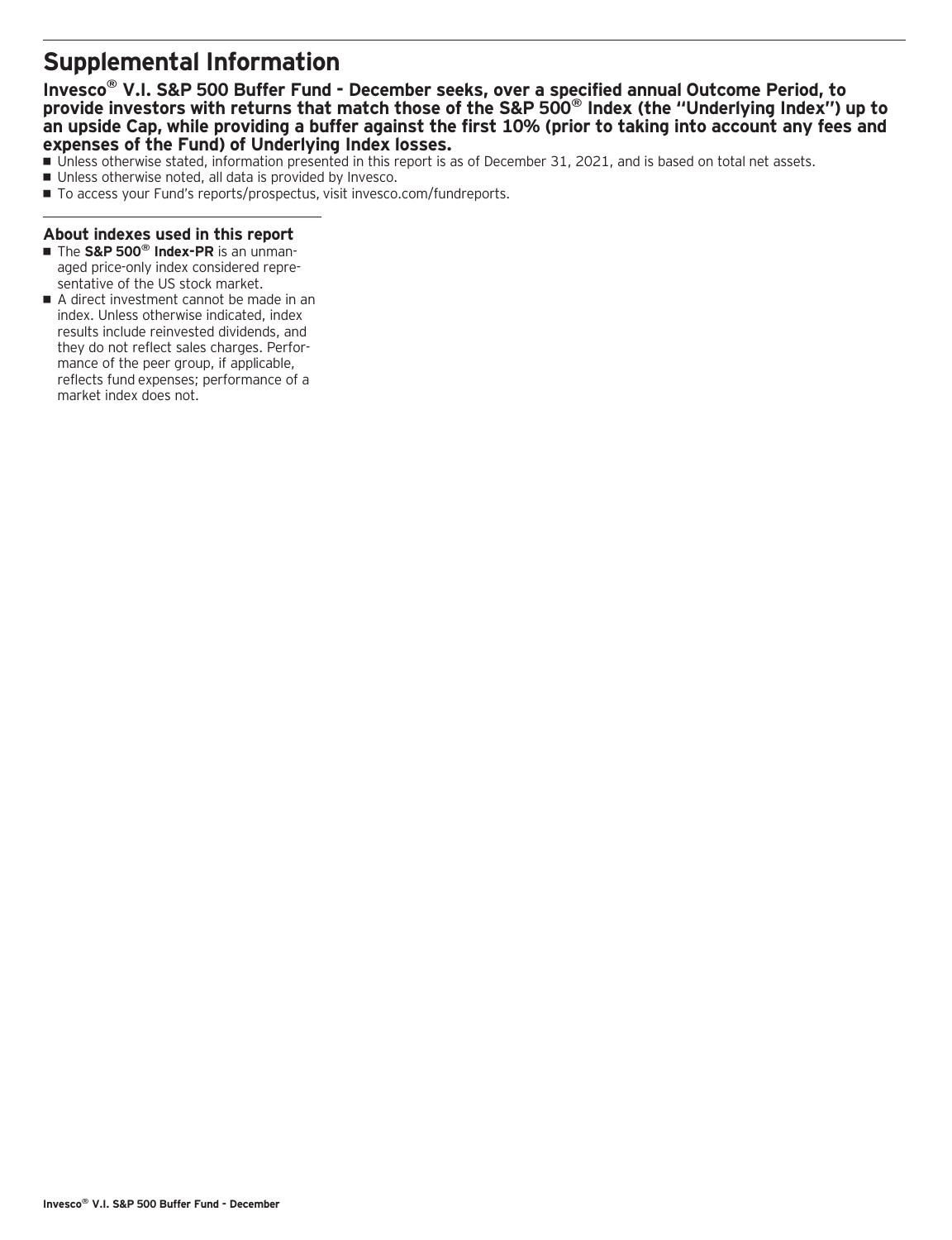# **Fund Information**

### **Portfolio Composition**

| By security type   | % of total investments |
|--------------------|------------------------|
| Money Market Funds | 55.24%                 |
| Options Purchased  | 44.76                  |

Data presented here are as of December 31, 2021.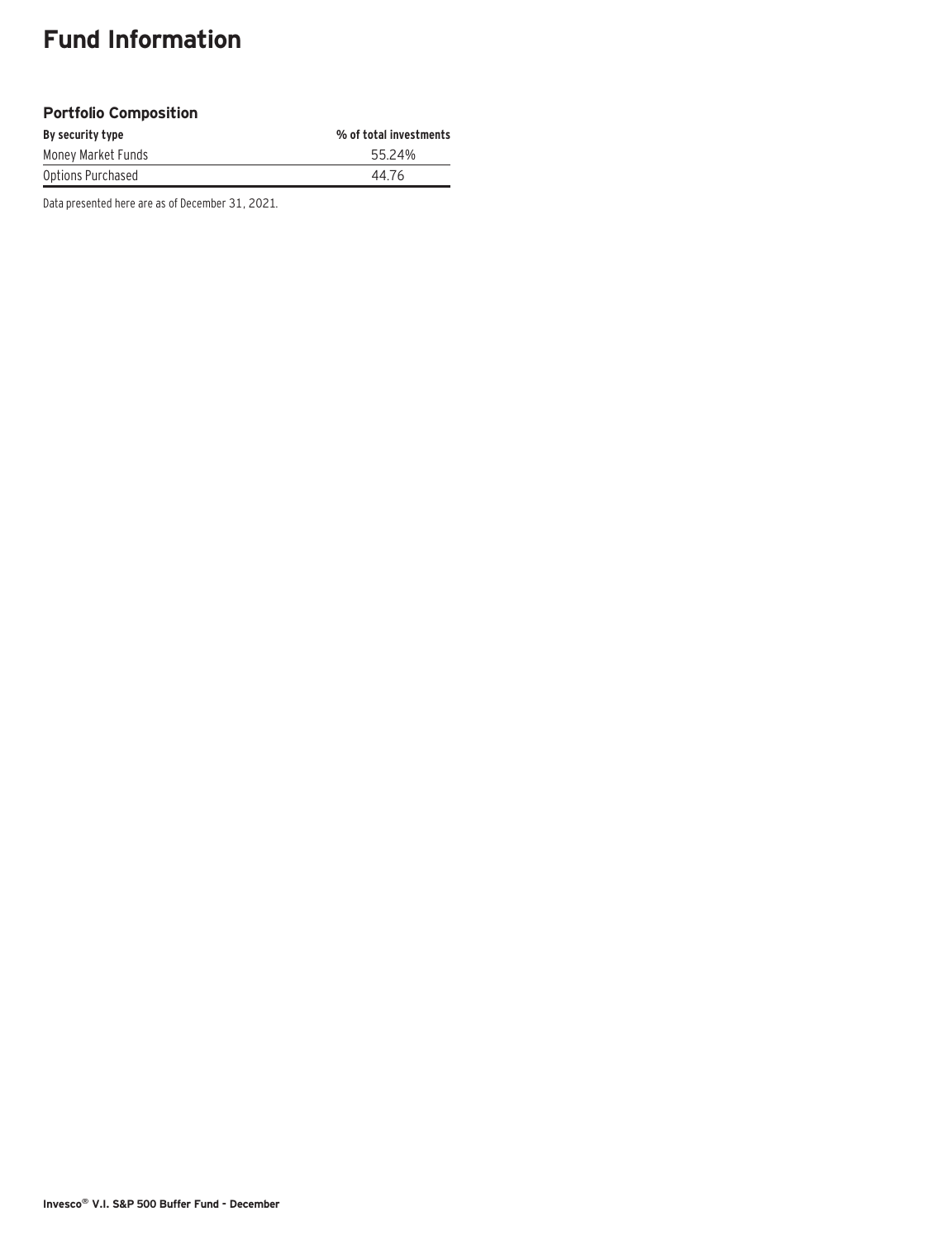## **Schedule of Investments**

December 31, 2021

|                                                                                  | <b>Shares</b> | Value     |
|----------------------------------------------------------------------------------|---------------|-----------|
| Money Market Funds-125.01%                                                       |               |           |
| Invesco Government & Agency<br>Portfolio, Institutional Class,                   |               |           |
| $0.03\%$ <sup>(a)(b)</sup>                                                       | 700,007       | 700,007   |
| Invesco Liquid Assets Portfolio,<br>Institutional Class, 0.02% <sup>(a)(b)</sup> | 999.810       | 1.000.010 |
| Invesco Treasury Portfolio, Institutional<br>Class, 0.01% <sup>(a)(b)</sup>      | 800,008       | 800,008   |
| Total Money Market Funds (Cost \$2,500,025)                                      |               | 2,500,025 |

|                                                              | <b>Shares</b> | Value       |
|--------------------------------------------------------------|---------------|-------------|
| <b>Options Purchased-101.30%</b>                             |               |             |
| (Cost \$2,025,991) <sup>(c)</sup>                            |               | \$2,025,991 |
| TOTAL INVESTMENTS IN SECURITIES-226.31%<br>(Cost S4.526.016) |               | 4,526,016   |
| OTHER ASSETS LESS LIABILITIES-(126.31)%                      |               | (2,526,061) |
| NET ASSETS-100.00%                                           |               | \$1,999,955 |

Notes to Schedule of Investments:

(a) Affiliated issuer. The issuer and/or the Fund is a wholly-owned subsidiary of Invesco Ltd., or is affiliated by having an investment adviser that is under common control of Invesco Ltd. The table below shows the Fund's transactions in, and earnings from, its investments in affiliates for the period ended December 31, 2021.

|                                                            | Value<br>December 31, 2020 | <b>Purchases</b><br>at Cost | <b>Proceeds</b><br>from Sales | Change in<br>Unrealized<br>Appreciation | Realized<br>Gain | Value<br>December 31, 2021 | <b>Dividend Income</b> |
|------------------------------------------------------------|----------------------------|-----------------------------|-------------------------------|-----------------------------------------|------------------|----------------------------|------------------------|
| Investments in Affiliated Money Market Funds:              |                            |                             |                               |                                         |                  |                            |                        |
| Invesco Government & Agency Portfolio, Institutional Class |                            | 700.007                     |                               |                                         |                  | 700.007                    |                        |
| Invesco Liquid Assets Portfolio, Institutional Class       |                            | 1.000.010                   |                               |                                         |                  | 1,000,010                  |                        |
| Invesco Treasury Portfolio, Institutional Class            |                            | 800.008                     |                               |                                         |                  | 800.008                    |                        |
| Total                                                      |                            | \$2,500.025                 |                               |                                         |                  | \$2,500.025                |                        |

(b) The rate shown is the 7-day SEC standardized yield as of December 31, 2021.

The table below details options purchased.

| <b>Open Equity Options Purchased</b> |                           |                               |                                 |                                         |           |  |  |  |  |  |
|--------------------------------------|---------------------------|-------------------------------|---------------------------------|-----------------------------------------|-----------|--|--|--|--|--|
| Type of<br>Contract                  | <b>Expiration</b><br>Date | Number of<br><b>Contracts</b> | <b>Exercise</b><br><b>Price</b> | <b>Notional</b><br>Value <sup>(a)</sup> | Value     |  |  |  |  |  |
|                                      |                           |                               |                                 |                                         |           |  |  |  |  |  |
| Call                                 | 12/30/2022                |                               | $USD$ 14.25                     | USD 15.675                              | \$498.983 |  |  |  |  |  |
|                                      |                           |                               |                                 |                                         |           |  |  |  |  |  |
| Put                                  | 12/30/2022                | -11                           | USD 474.96                      | USD 522.456                             | 42.086    |  |  |  |  |  |
|                                      |                           |                               |                                 |                                         | \$541.069 |  |  |  |  |  |
|                                      |                           |                               |                                 |                                         |           |  |  |  |  |  |

(a) Notional Value is calculated by multiplying the Number of Contracts by the Exercise Price by the multiplier.

| <b>Open Index Options Purchased</b> |                     |            |                           |               |                               |                          |                                         |       |  |
|-------------------------------------|---------------------|------------|---------------------------|---------------|-------------------------------|--------------------------|-----------------------------------------|-------|--|
| <b>Description</b>                  | Type of<br>Contract |            | <b>Expiration</b><br>Date |               | Number of<br><b>Contracts</b> | <b>Exercise</b><br>Price | <b>Notional</b><br>Value <sup>(a)</sup> | Value |  |
| <b>Equity Risk</b>                  |                     |            |                           |               |                               |                          |                                         |       |  |
| S&P 500 <sup>®</sup> Index          | Call                | 12/30/2022 |                           | 142.99<br>USD | USD<br>42.897                 | \$1,373,385              |                                         |       |  |
| <b>Equity Risk</b>                  |                     |            |                           |               |                               |                          |                                         |       |  |
| S&P 500 <sup>®</sup> Index          | Put                 | 12/30/2022 |                           | USD 4.766.18  | USD 1.429.854                 | 111.537                  |                                         |       |  |
| Total Open Index Options Purchased  |                     |            |                           |               |                               | \$1,484,922              |                                         |       |  |

(a) Notional Value is calculated by multiplying the Number of Contracts by the Exercise Price by the multiplier.

| <b>Open Equity Options Written</b> |                     |                           |                               |                                 |        |                                         |         |                    |  |  |
|------------------------------------|---------------------|---------------------------|-------------------------------|---------------------------------|--------|-----------------------------------------|---------|--------------------|--|--|
| <b>Description</b>                 | Type of<br>Contract | <b>Expiration</b><br>Date | Number of<br><b>Contracts</b> | <b>Exercise</b><br><b>Price</b> |        | <b>Notional</b><br>Value <sup>(a)</sup> |         | Value              |  |  |
| <b>Equity Risk</b>                 |                     |                           |                               |                                 |        |                                         |         |                    |  |  |
| SPDR S&P 500 ETF Trust             | Call                | 12/30/2022                | 11                            | USD                             | 532.91 | USD                                     |         | 586.201 \$ (6.754) |  |  |
| <b>Equity Risk</b>                 |                     |                           |                               |                                 |        |                                         |         |                    |  |  |
| SPDR S&P 500 ETF Trust             | Put                 | 12/30/2022                | -11                           | USD.                            | 427.46 | USD                                     | 470.206 | (26, 608)          |  |  |
| Total Open Equity Options Written  |                     |                           |                               |                                 |        |                                         |         | $$$ (33,362)       |  |  |

(a) Notional Value is calculated by multiplying the Number of Contracts by the Exercise Price by the multiplier.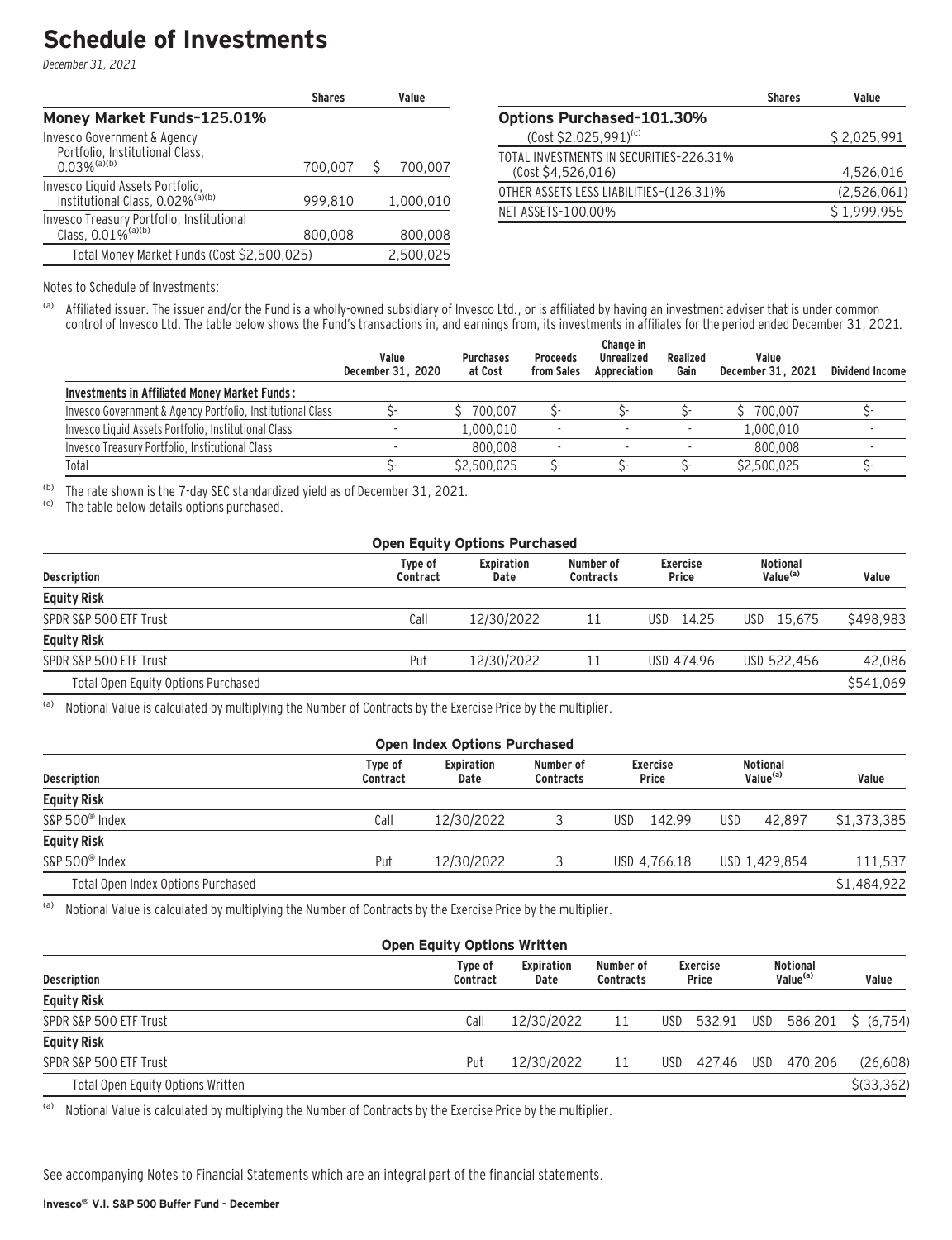| <b>Open Index Options Written</b> |                     |                           |                               |            |                                 |  |                                         |             |  |  |
|-----------------------------------|---------------------|---------------------------|-------------------------------|------------|---------------------------------|--|-----------------------------------------|-------------|--|--|
| <b>Description</b>                | Type of<br>Contract | <b>Expiration</b><br>Date | Number of<br><b>Contracts</b> |            | <b>Exercise</b><br><b>Price</b> |  | <b>Notional</b><br>Value <sup>(a)</sup> | Value       |  |  |
| <b>Equity Risk</b>                |                     |                           |                               |            |                                 |  |                                         |             |  |  |
| S&P 500 <sup>®</sup> Index        | Call                | 12/30/2022                |                               |            |                                 |  | USD 5,347.65 USD 1,604,295 \$(27,159)   |             |  |  |
| <b>Equity Risk</b>                |                     |                           |                               |            |                                 |  |                                         |             |  |  |
| $S\&P 500^{\circ}$ Index          | Put                 | 12/30/2022                |                               | <b>USD</b> | 4.289.56                        |  | USD 1.286.868                           | (70, 770)   |  |  |
| Total Open Index Options Written  |                     |                           |                               |            |                                 |  |                                         | \$(97, 929) |  |  |

(a) Notional Value is calculated by multiplying the Number of Contracts by the Exercise Price by the multiplier.

Abbreviations:

ETF —Exchange-Traded Fund

SPDR —Standard & Poor's Depositary Receipt

USD —U.S. Dollar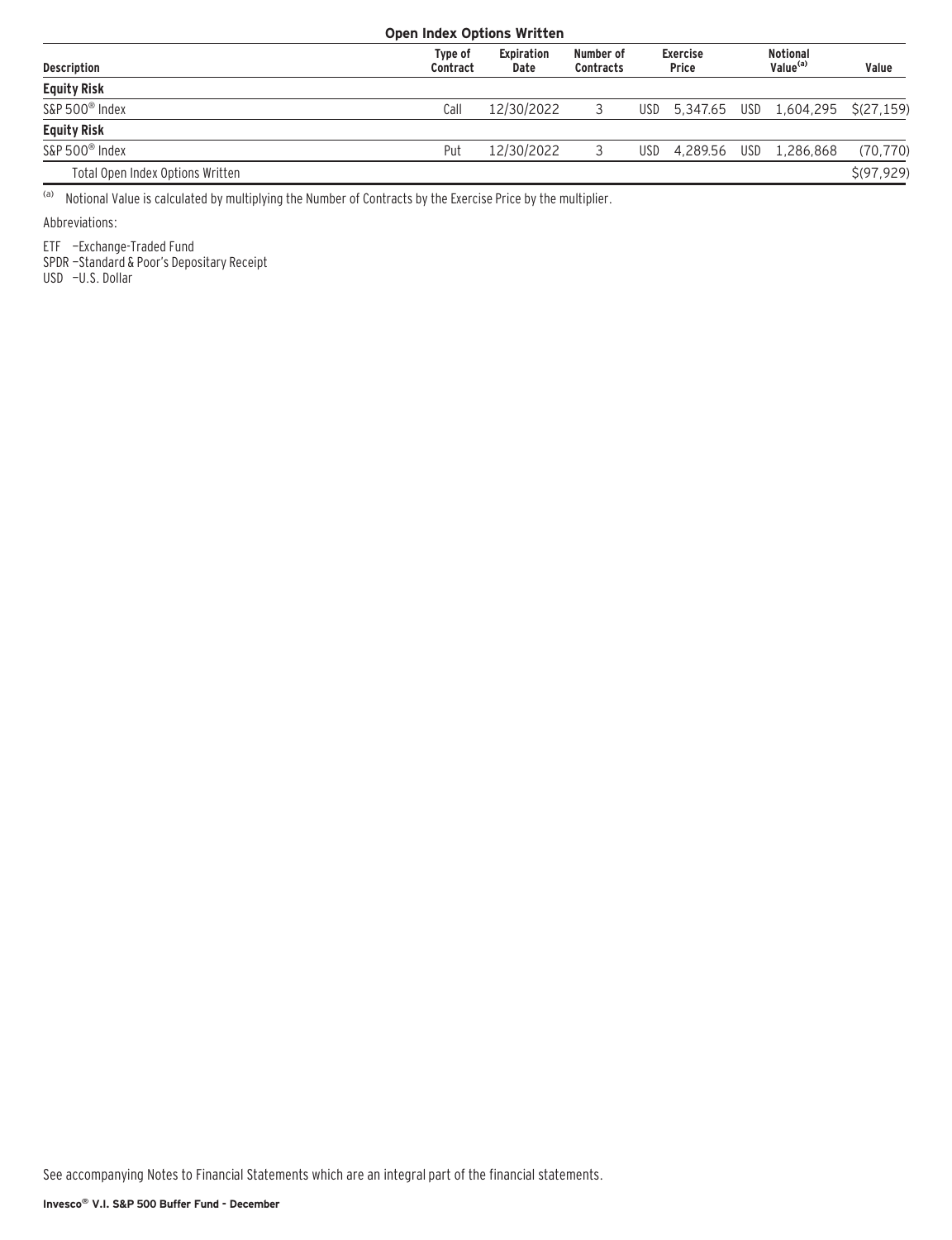## **Statement of Assets and Liabilities**

December 31, 2021

### **Assets:**

Series II:

| Investments in unaffiliated securities, at value                                    |              |             |
|-------------------------------------------------------------------------------------|--------------|-------------|
| (Cost \$2,025,991)                                                                  |              | \$2,025,991 |
| Investments in affiliated money market funds, at value                              |              |             |
| (Cost \$2,500,025)                                                                  |              | 2,500,025   |
| Receivable for:                                                                     |              |             |
| Investments sold                                                                    |              | 131,291     |
| Fund expenses absorbed                                                              |              | 35,196      |
| Total assets                                                                        |              | 4,692,503   |
| Liabilities:                                                                        |              |             |
| Other investments:                                                                  |              |             |
| Options written, at value (premiums received \$131,291)                             |              | 131,291     |
| Payable for:                                                                        |              |             |
| Investments purchased                                                               |              | 2,525,996   |
| Fund shares reacquired                                                              |              | 20          |
| Accrued fees to affiliates                                                          |              | 40          |
| Accrued trustees' and officers' fees and benefits                                   |              | 49          |
| Accrued other operating expenses                                                    |              | 35,152      |
| <b>Total liabilities</b>                                                            |              | 2,692,548   |
| Net assets applicable to shares outstanding                                         |              | \$1,999,955 |
| Net assets consist of:                                                              |              |             |
| Shares of beneficial interest                                                       |              | \$1,999,955 |
|                                                                                     |              | \$1,999,955 |
| <b>Net Assets:</b>                                                                  |              |             |
| Series I                                                                            | \$.          | 999,981     |
| Series II                                                                           | $\mathsf{S}$ | 999,974     |
|                                                                                     |              |             |
| Shares outstanding, no par value, with an unlimited number of<br>shares authorized: |              |             |
| Series I                                                                            |              | 100,000     |
| Series II                                                                           |              | 100,000     |
| Series I:                                                                           |              |             |
| Net asset value per share                                                           | \$           | 10.00       |

Net asset value per share  $\sim$  \$ 10.00

### **Statement of Operations**

For the period December 31, 2021 (commencement date) through December 31, 2021

#### **Expenses:**

| Advisory fees                                                   | 23        |
|-----------------------------------------------------------------|-----------|
| Administrative services fees                                    | 9         |
| Custodian fees                                                  | 39        |
| Distribution fees - Series II                                   |           |
| Trustees' and officers' fees and benefits                       | 49        |
| Licensing fees                                                  | 3         |
| Reports to shareholders                                         | 4,816     |
| Professional services fees                                      | 30,267    |
| <b>Other</b>                                                    | 28        |
| Total expenses                                                  | 35,241    |
| Less: Fees waived                                               | (35, 196) |
| Net expenses                                                    | 45        |
| Net investment income (loss)                                    | (45)      |
| Net increase (decrease) in net assets resulting from operations | (45)      |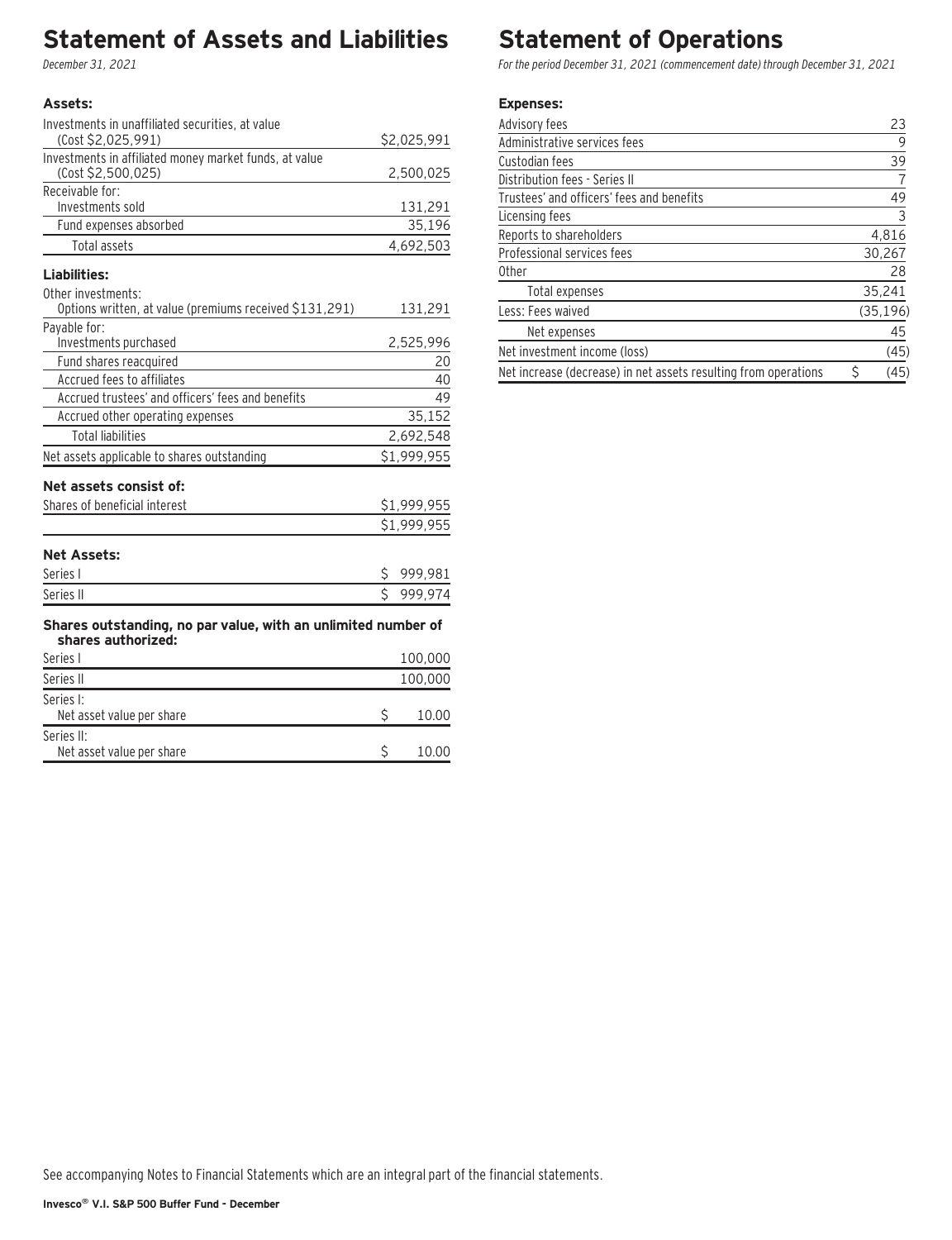### **Statement of Changes in Net Assets**

For the period December 31, 2021 (commencement date) through December 31, 2021

|                                                                 | December 31, 2021<br>(commencement date) through<br>December 31, 2021 |
|-----------------------------------------------------------------|-----------------------------------------------------------------------|
| <b>Operations:</b>                                              |                                                                       |
| Net investment income (loss)                                    | (45)                                                                  |
| Net increase (decrease) in net assets resulting from operations | (45)                                                                  |
| <b>Share transactions-net:</b>                                  |                                                                       |
| Series I                                                        | 1,000,000                                                             |
| Series II                                                       | 1,000,000                                                             |
| Net increase in net assets resulting from share transactions    | 2,000,000                                                             |
| Net increase in net assets                                      | 1,999,955                                                             |
| Net assets:                                                     |                                                                       |
| Beginning of period                                             |                                                                       |
| End of period                                                   | \$1,999,955                                                           |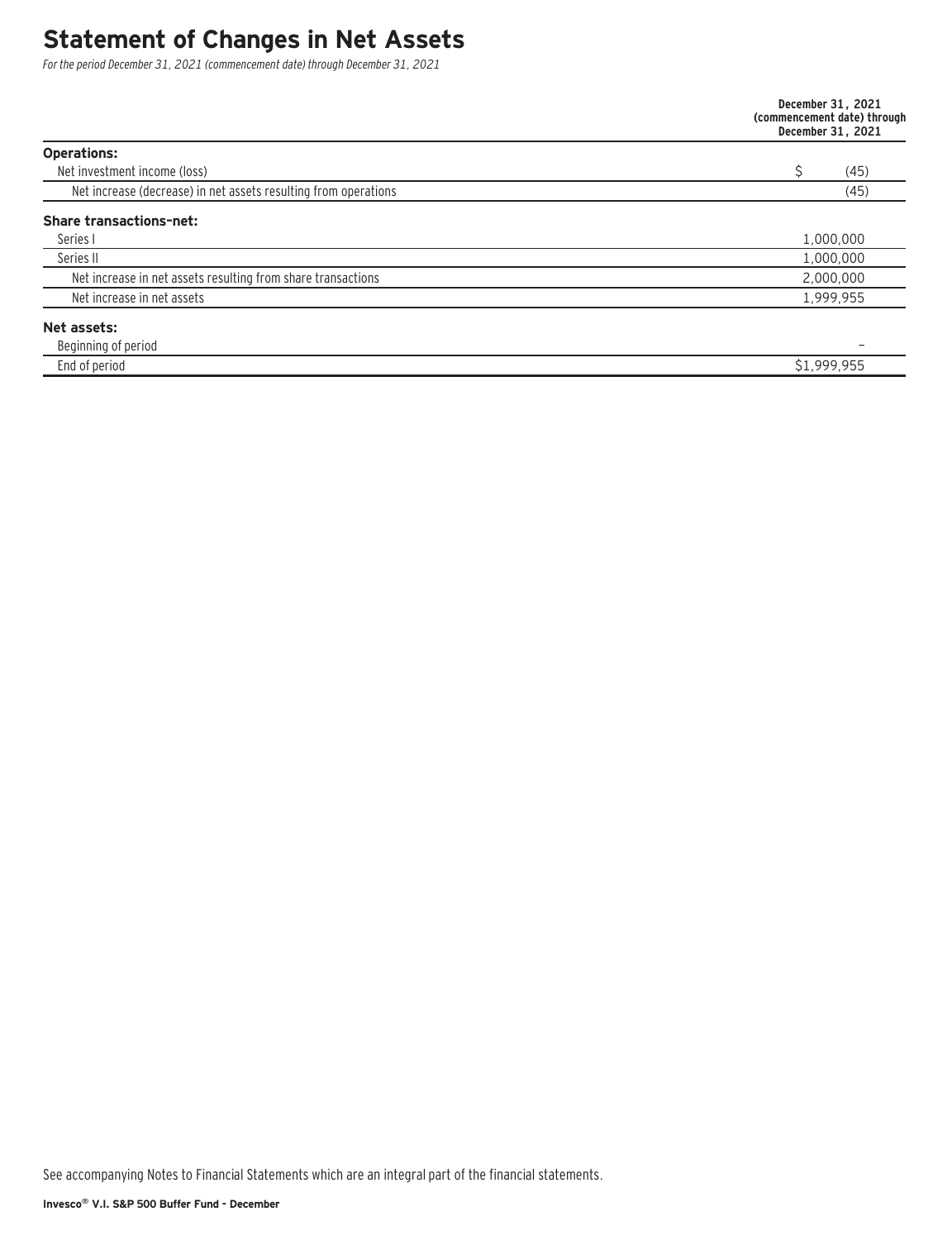# **Financial Highlights**

The following schedule presents financial highlights for a share of the Fund outstanding throughout the periods indicated.

|                               | Net asset<br>value,<br>beginning<br>of period | Net<br>investment<br>income<br>$(logs)$ <sup>(a)</sup> | Net gains<br>(losses)<br>on securities<br>(both<br>realized and<br>unrealized) | <b>Total from</b><br>investment<br>operations | Net asset<br>value, end<br>of period | Total<br>return (b) | Net assets.<br>end of period<br>(000's omitted) | Ratio of<br>expenses<br>to average<br>net assets<br>with fee waivers<br>and/or<br>expenses<br>absorbed | Ratio of<br>expenses<br>to average net<br>assets without<br>fee waivers<br>and/or<br>expenses<br>absorbed | Ratio of net<br>investment<br>income<br>(loss)<br>to average<br>net assets | Portfolio<br>turnover <sup>(c)</sup> |
|-------------------------------|-----------------------------------------------|--------------------------------------------------------|--------------------------------------------------------------------------------|-----------------------------------------------|--------------------------------------|---------------------|-------------------------------------------------|--------------------------------------------------------------------------------------------------------|-----------------------------------------------------------------------------------------------------------|----------------------------------------------------------------------------|--------------------------------------|
| Series I                      |                                               |                                                        |                                                                                |                                               |                                      |                     |                                                 |                                                                                                        |                                                                                                           |                                                                            |                                      |
| Period ended $12/31/21^{(d)}$ | \$10.00                                       | \$(0.00)                                               |                                                                                | \$(0.00)                                      | \$10.00                              | -%                  | \$1,000                                         | $0.70\%$ <sup>(e)</sup>                                                                                | $643.01\%$ <sup>(e)</sup>                                                                                 | $(0.70)$ % <sup>(e)</sup>                                                  | 0%                                   |
| Series II                     |                                               |                                                        |                                                                                |                                               |                                      |                     |                                                 |                                                                                                        |                                                                                                           |                                                                            |                                      |
| Period ended $12/31/21^{(d)}$ | 10.00                                         | (0.00)                                                 |                                                                                | (0.00)                                        | 10.00                                |                     | 1.000                                           | $0.95^{(e)}$                                                                                           | $643.26^{(e)}$                                                                                            | $(0.95)^{(e)}$                                                             |                                      |

<sup>(a)</sup> Calculated using average shares outstanding.<br><sup>(b)</sup> Includes adjustments in accordance with accounting principles generally accepted in the United States of America and as such, the net asset value for financial repor the returns based upon those net asset values may differ from the net asset value and returns for shareholder transactions. Total returns are not annualized for periods less than one year, if applicable, and do not reflect charges assessed in connection with a variable product, which if included would reduce total returns.<br><sup>(c)</sup> Portfolio turnover is calculated at the fund level and is not annualized f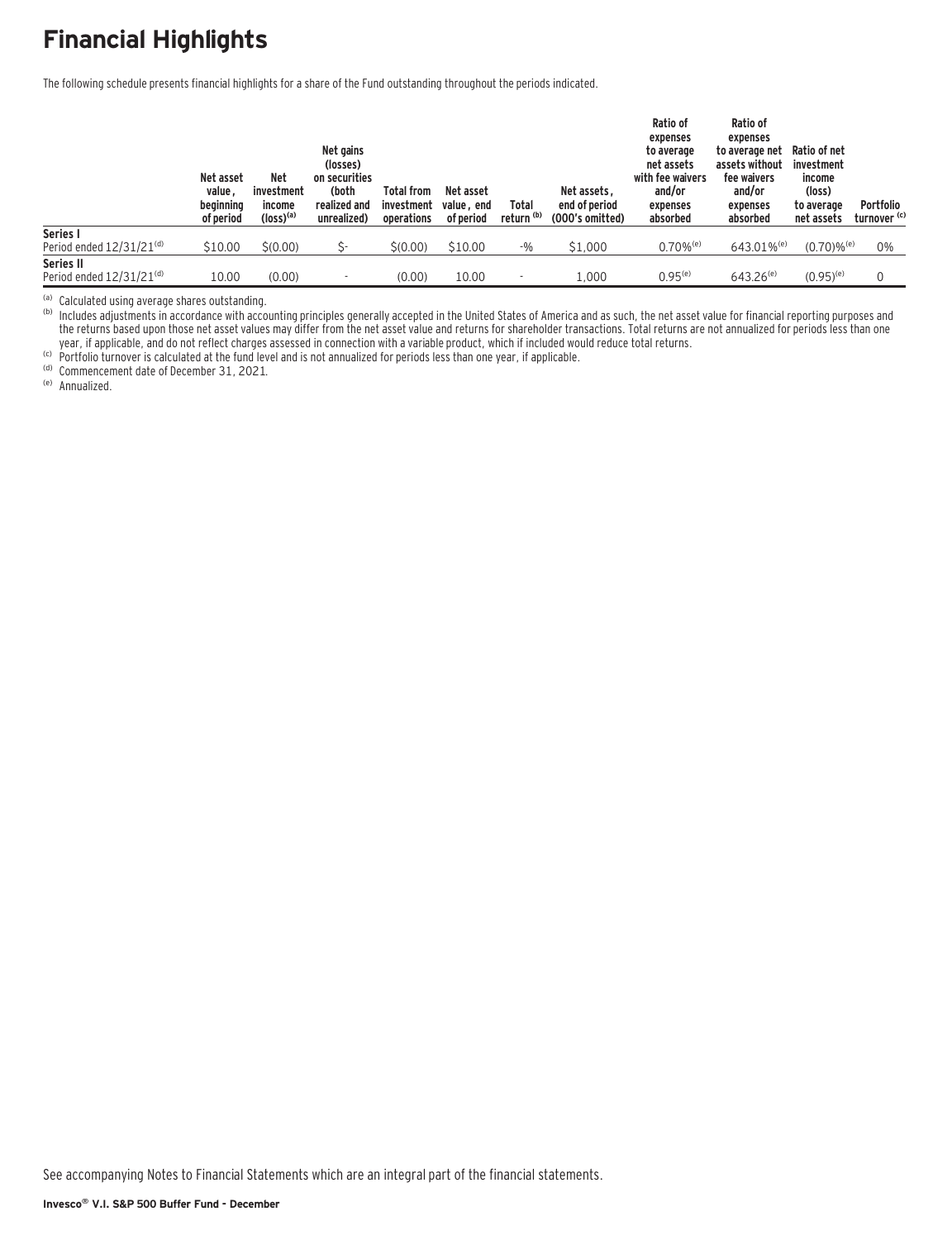### **Notes to Financial Statements**

December 31, 2021

#### **NOTE 1—Significant Accounting Policies**

Invesco<sup>®</sup> V.I. S&P 500 Buffer Fund - December (the "Fund") is a series portfolio of AIM Variable Insurance Funds (Invesco Variable Insurance Funds) (the "Trust"). The Trust is a Delaware statutory trust registered under the Investment Company Act of 1940, as amended (the "1940 Act"), as an open-end series management investment company. Information presented in these financial statements pertains only to the Fund. Matters affecting the Fund or each class will be voted on exclusively by the shareholders of the Fund or each class. Current Securities and Exchange Commission ("SEC") guidance, however, requires participating insurance companies offering separate accounts to vote shares proportionally in accordance with the instructions of the contract owners whose investments are funded by shares of each Fund or class.

The Fund seeks, over a specified annual outcome period, to provide investors with returns that match those of the S&P 500<sup>®</sup> Index (the "Underlying Index") up to an upside cap, while providing a buffer against the first 10% (prior to taking into account any fees and expenses of the Fund) of Underlying Index losses. The Fund invests, under normal circumstances, at least 80% its net assets (plus any borrowings for investment purposes) in options that reference the S&P 500<sup>®</sup> Index or options that reference the SPDR® S&P 500® ETF Trust, which is an exchange-traded unit investment trust that seeks to track the S&P 500® Index

The Fund employs a "Defined Outcome" strategy, which seeks to replicate the performance of the Underlying Index over a designated period of 12 months (the "Outcome Period") up to a predetermined cap (the "Cap"), while providing a buffer against the first 10% of Underlying Index losses over the Outcome Period (the "Buffer"). Following the conclusion of the initial Outcome Period, each subsequent Outcome Period will be a one-year period that begins on the trading day that immediately follows the day that the preceding Outcome Period concluded. New Cap levels will be determined at the end of the trading day immediately preceding the first day of each new Outcome Period and will change depending on market conditions. The buffer for each Outcome Period will be 10%. The Fund's Cap represents the maximum percentage return, expressed as a percentage of the value of the Underlying Index determined at the start of the relevant Outcome Period (the "Underlying Index Start Value"), that can be achieved from an investment in the Fund over an Outcome Period, prior to taking into account any fees and expenses of the Fund. The Fund's Buffer represents the amount of losses, expressed as a percentage of the Underlying Index Start Value, that the Fund will buffer against if the Underlying Index experiences losses over an Outcome Period, prior to taking into account any fees and expenses of the Fund. Underlying Index losses over an Outcome Period that exceed the Buffer will be borne by shareholders.

The Fund currently offers two classes of shares, Series I and Series II, both of which are offered to insurance company separate accounts funding variable annuity contracts and variable life insurance policies ("variable products").

The Fund is an investment company and accordingly follows the investment company accounting and reporting guidance in accordance with Financial Accounting Standards Board Accounting Standards Codification Topic 946, Financial Services – Investment Companies.

The following is a summary of the significant accounting policies followed by the Fund in the preparation of its financial statements.

A. Security Valuations - Securities, including restricted securities, are valued according to the following policy.

A security listed or traded on an exchange (except convertible securities) is valued at its last sales price or official closing price as of the close of the customary trading session on the exchange where the security is principally traded, or lacking any sales or official closing price on a particular day, the security may be valued at the closing bid price on that day. Securities traded in the over-the-counter market are valued based on prices furnished by independent pricing services or market makers. When such securities are valued by an independent pricing service they may be considered fair valued. Futures contracts are valued at the final settlement price set by an exchange on which they are principally traded. Listed options are valued at the mean between the last bid and asked prices from the exchange on which they are principally traded. Options not listed on an exchange are valued by an independent source at the mean between the last bid and asked prices. For purposes of determining net asset value ("NAV") per share, futures and option contracts generally are valued 15 minutes after the close of the customary trading session of the New York Stock Exchange ("NYSE").

Investments in open-end and closed-end registered investment companies that do not trade on an exchange are valued at the end-of-day net asset value per share. Investments in open-end and closed-end registered investment companies that trade on an exchange are valued at the last sales price or official closing price as of the close of the customary trading session on the exchange where the security is principally traded.

Debt obligations (including convertible securities) and unlisted equities are fair valued using an evaluated quote provided by an independent pricing service. Evaluated quotes provided by the pricing service may be determined without exclusive reliance on quoted prices, and may reflect appropriate factors such as institution-size trading in similar groups of securities, developments related to specific securities, dividend rate (for unlisted equities), yield (for debt obligations), quality, type of issue, coupon rate (for debt obligations), maturity (for debt obligations), individual trading characteristics and other market data. Pricing services generally value debt obligations assuming orderly transactions of institutional round lot size, but a fund may hold or transact in the same securities in smaller, odd lot sizes. Odd lots often trade at lower prices than institutional round lots. Debt obligations are subject to interest rate and credit risks. In addition, all debt obligations involve some risk of default with respect to interest and/or principal payments.

Foreign securities' (including foreign exchange contracts) prices are converted into U.S. dollar amounts using the applicable exchange rates as of the close of the NYSE. If market quotations are available and reliable for foreign exchange-traded equity securities, the securities will be valued at the market quotations. Because trading hours for certain foreign securities end before the close of the NYSE, closing market quotations may become unreliable. If between the time trading ends on a particular security and the close of the customary trading session on the NYSE, events occur that the investment adviser determines are significant and make the closing price unreliable, the Fund may fair value the security. If the event is likely to have affected the closing price of the security, the security will be valued at fair value in good faith using procedures approved by the Board of Trustees. Adjustments to closing prices to reflect fair value may also be based on a screening process of an independent pricing service to indicate the degree of certainty, based on historical data, that the closing price in the principal market where a foreign security trades is not the current value as of the close of the NYSE. Foreign securities' prices meeting the approved degree of certainty that the price is not reflective of current value will be priced at the indication of fair value from the independent pricing service. Multiple factors may be considered by the independent pricing service in determining adjustments to reflect fair value and may include information relating to sector indices, American Depositary Receipts and domestic and foreign index futures. Foreign securities may have additional risks including exchange rate changes, potential for sharply devalued currencies and high inflation, political and economic upheaval, the relative lack of issuer information, relatively low market liquidity and the potential lack of strict financial and accounting controls and standards.

Securities for which market prices are not provided by any of the above methods may be valued based upon quotes furnished by independent sources. The last bid price may be used to value equity securities. The mean between the last bid and asked prices is used to value debt obligations, including corporate loans.

Securities for which market quotations are not readily available or became unreliable are valued at fair value as determined in good faith by or under the supervision of the Trust's officers following procedures approved by the Board of Trustees. Issuer specific events, market trends, bid/asked quotes of brokers and information providers and other market data may be reviewed in the course of making a good faith determination of a security's fair value.

The Fund may invest in securities that are subject to interest rate risk, meaning the risk that the prices will generally fall as interest rates rise and, conversely, the prices will generally rise as interest rates fall. Specific securities differ in their sensitivity to changes in interest rates depending on their individual characteristics. Changes in interest rates may result in increased market volatility, which may affect the value and/or liquidity of certain Fund investments.

Valuations change in response to many factors including the historical and prospective earnings of the issuer, the value of the issuer's assets, general market conditions which are not specifically related to the particular issuer, such as real or perceived adverse economic conditions, changes in the general outlook for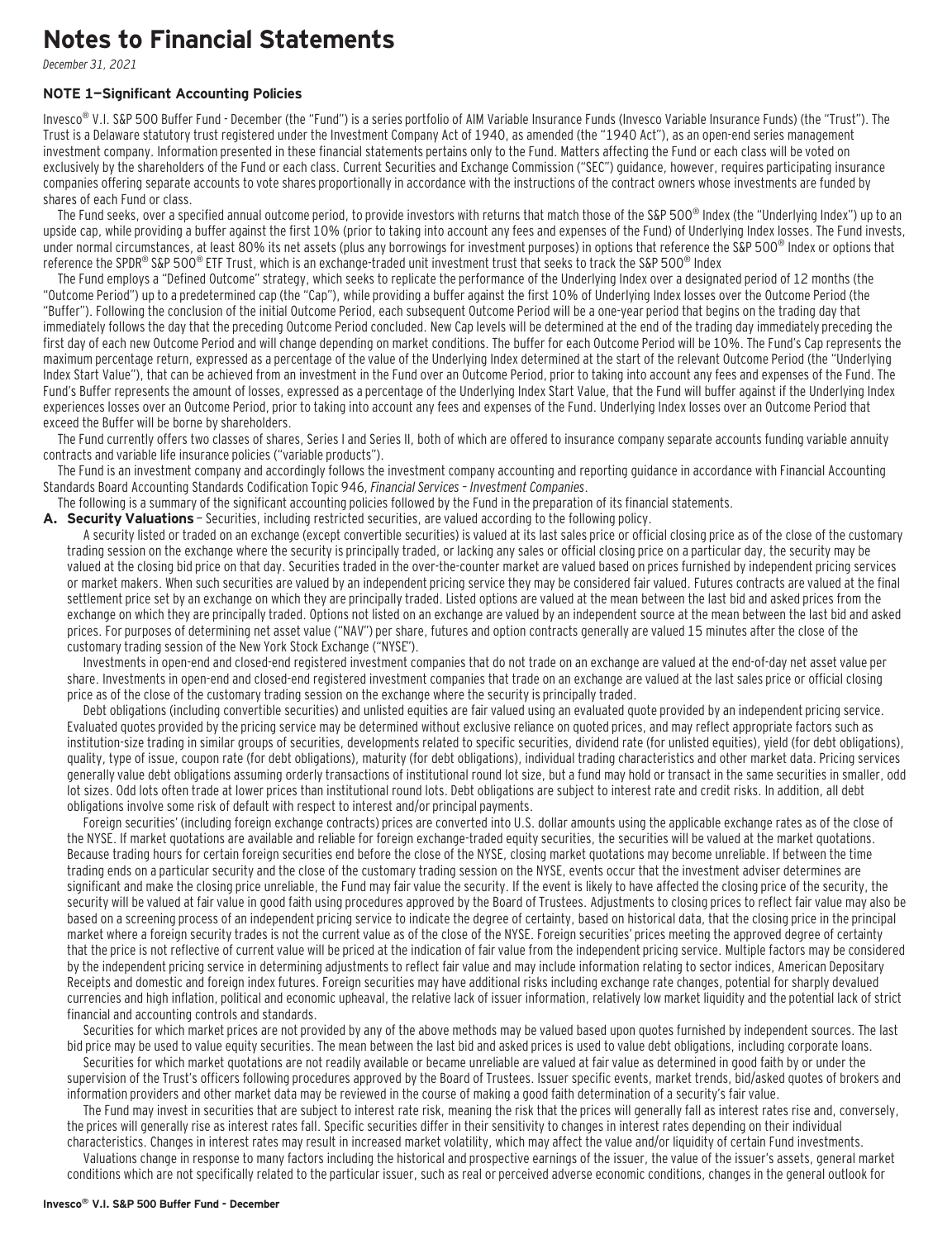revenues or corporate earnings, changes in interest or currency rates, regional or global instability, natural or environmental disasters, widespread disease or other public health issues, war, acts of terrorism or adverse investor sentiment generally and market liquidity. Because of the inherent uncertainties of valuation, the values reflected in the financial statements may materially differ from the value received upon actual sale of those investments.

**B. Securities Transactions and Investment Income** - Securities transactions are accounted for on a trade date basis. Realized gains or losses on sales are computed on the basis of specific identification of the securities sold. Interest income (net of withholding tax, if any) is recorded on an accrual basis from settlement date and includes coupon interest and amortization of premium and accretion of discount on debt securities as applicable. Dividend income (net of withholding tax, if any) is recorded on the ex-dividend date.

The Fund may periodically participate in litigation related to Fund investments. As such, the Fund may receive proceeds from litigation settlements. Any proceeds received are included in the Statement of Operations as realized gain (loss) for investments no longer held and as unrealized gain (loss) for investments still held.

Brokerage commissions and mark ups are considered transaction costs and are recorded as an increase to the cost basis of securities purchased and/or a reduction of proceeds on a sale of securities. Such transaction costs are included in the determination of net realized and unrealized gain (loss) from investment securities reported in the Statement of Operations and the Statement of Changes in Net Assets and the net realized and unrealized gains (losses) on securities per share in the Financial Highlights. Transaction costs are included in the calculation of the Fund's net asset value and, accordingly, they reduce the Fund's total returns. These transaction costs are not considered operating expenses and are not reflected in net investment income reported in the Statement of Operations and the Statement of Changes in Net Assets, or the net investment income per share and the ratios of expenses and net investment income reported in the Financial Highlights, nor are they limited by any expense limitation arrangements between the Fund and the investment adviser.

#### The Fund allocates income and realized and unrealized capital gains and losses to a class based on the relative net assets of each class.

- **C. Country Determination**  For the purposes of making investment selection decisions and presentation in the Schedule of Investments, the investment adviser may determine the country in which an issuer is located and/or credit risk exposure based on various factors. These factors include the laws of the country under which the issuer is organized, where the issuer maintains a principal office, the country in which the issuer derives 50% or more of its total revenues and the country that has the primary market for the issuer's securities, as well as other criteria. Among the other criteria that may be evaluated for making this determination are the country in which the issuer maintains 50% or more of its assets, the type of security, financial guarantees and enhancements, the nature of the collateral and the sponsor organization. Country of issuer and/or credit risk exposure has been determined to be the United States of America, unless otherwise noted.
- **D. Distributions**  Distributions from net investment income and net realized capital gain, if any, are generally declared and paid to separate accounts of participating insurance companies annually and recorded on the ex-dividend date.
- **E. Federal Income Taxes** The Fund intends to comply with the requirements of Subchapter M of the Internal Revenue Code of 1986, as amended (the "Internal Revenue Code"), necessary to qualify as a regulated investment company and to distribute substantially all of the Fund's taxable earnings to shareholders. As such, the Fund will not be subject to federal income taxes on otherwise taxable income (including net realized capital gain) that is distributed to shareholders. Therefore, no provision for federal income taxes is recorded in the financial statements.

The Fund recognizes the tax benefits of uncertain tax positions only when the position is more likely than not to be sustained. Management has analyzed the Fund's uncertain tax positions and concluded that no liability for unrecognized tax benefits should be recorded related to uncertain tax positions. Management is not aware of any tax positions for which it is reasonably possible that the total amounts of unrecognized tax benefits will change materially in the next 12 months. The Fund files tax returns in the U.S. Federal jurisdiction and certain other jurisdictions. Generally, the Fund is subject to examinations by such taxing authorities for up to three years after the filing of the return for the tax period.

- **F. Expenses**  Fees provided for under the Rule 12b-1 plan of a particular class of the Fund and which are directly attributable to that class are charged to the operations of such class. All other expenses are allocated among the classes based on relative net assets.
- **G. Accounting Estimates** The preparation of financial statements in conformity with accounting principles generally accepted in the United States of America ("GAAP") requires management to make estimates and assumptions that affect the reported amounts of assets and liabilities at the date of the financial statements and the reported amounts of revenues and expenses during the reporting period including estimates and assumptions related to taxation. Actual results could differ from those estimates by a significant amount. In addition, the Fund monitors for material events or transactions that may occur or become known after the period-end date and before the date the financial statements are released to print.
- **H. Indemnifications**  Under the Trust's organizational documents, each Trustee, officer, employee or other agent of the Trust is indemnified against certain liabilities that may arise out of the performance of their duties to the Fund. Additionally, in the normal course of business, the Fund enters into contracts, including the Fund's servicing agreements, that contain a variety of indemnification clauses. The Fund's maximum exposure under these arrangements is unknown as this would involve future claims that may be made against the Fund that have not yet occurred. The risk of material loss as a result of such indemnification claims is considered remote.
- **Flex Options Purchased and Written** The Fund invests primarily in FLexible EXchange<sup>®</sup> Options ("FLEX® Options"), which are non-standard Options that allow users to negotiate key contract terms, including exercise prices, exercise styles, and expiration dates, on major stock indexes as well as individual equities. Other benefits of FLEX® Options, include guarantee for settlement by the Options Clearing Corporation (the "OCC"), a market clearinghouse that guarantees performance by counterparties to certain derivatives contracts and protection from counterparty risk that is associated with Over-the-counter trading.

The Fund will purchase and sell put and call FLEX® Options. Put options give the holder (the buyer of the put) the right to sell an asset (or deliver the cash value of the Underlying Index, in case of an index put option) and gives the seller of the put (the writer) of the put the obligation to buy the asset (or receive cash value of the Underlying Index, in case of an index put option) at a certain defined price. Call options give the holder (the buyer of the call) the right to buy an asset (or receive cash value of the Underlying Index, in case of an index call option) and gives the seller of the call (the writer) the obligation to sell the asset (or deliver cash value of the Underlying Index, in case of an index call option) at a certain defined price.

When the Fund purchases an option, an amount equal to the premium paid by the Fund is recorded as an investment and is subsequently adjusted to the current value of the option purchased. If an option expires on the stipulated expiration date or if the Fund enters into a closing sale transaction, a gain or loss is realized. If a call option is exercised, the cost of the security acquired is increased by the premium paid for the call. If a put option is exercised, a gain or loss is realized from the sale of the underlying security, and the proceeds from such sale are decreased by the premium originally paid. Purchased options are non-income producing securities. Options purchased are reported as Investments in unaffiliated securities on the Statement of Assets and Liabilities. Realized and unrealized gains and losses on options purchased are included on Statement of Operations as Net realized gain (loss) from and Change in net unrealized appreciation (depreciation) of Investment securities.

When the Fund writes an option, an amount equal to the premium received by the Fund is recorded as a liability and is subsequently adjusted to the current value of the option written. Premiums received from writing options that expire unexercised are treated by the Fund on the expiration date as realized gain from written options. The difference between the premium and the amount paid on effecting a closing purchase transaction, including brokerage commissions, is also treated as a realized gain, or if the premium is less than the amount paid for the closing purchase transaction, as a realized loss. If a call option is exercised, the premium is added to the proceeds from the sale of the underlying security in determining whether the Fund has realized a gain or loss. If a put option is exercised, the premium reduces the cost basis of the securities purchased by the Fund. The Fund, as the writer of an option, bears the market risk of an unfavorable change in the price of the security underlying the written option. Options written are reported as a liability on the Statement of Assets and Liabilities. Realized and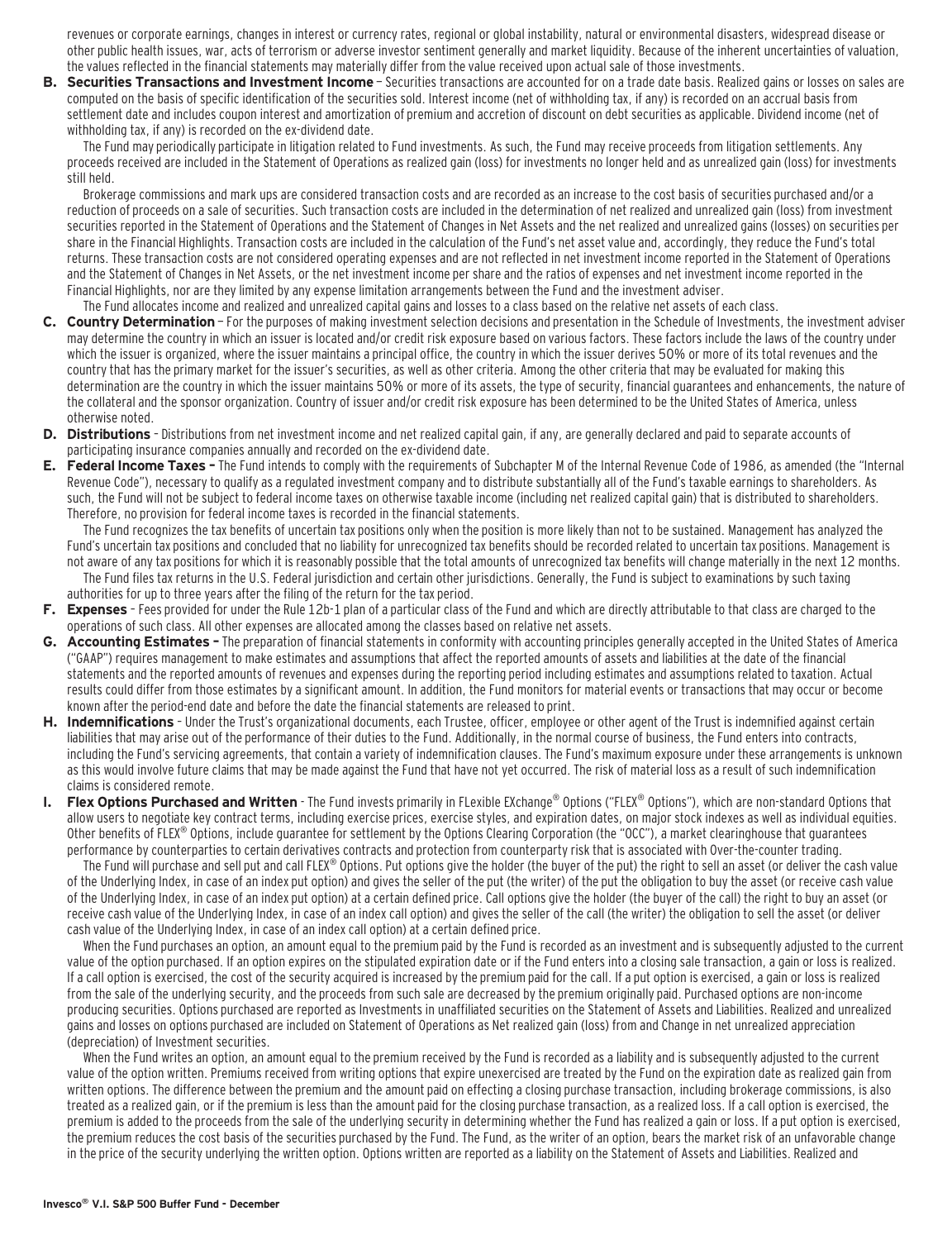unrealized gains and losses on options written are included on the Statement of Operations as Net realized gain (loss) from and Change in net unrealized appreciation (depreciation) of Option contracts written.

The Fund bears the risk that the OCC could be unable or unwilling to perform its obligations under the FLEX® Options contracts, which could cause significant losses. Additionally, FLEX® Options may be less liquid than certain other securities such as standardized options. In less liquid markets for the FLEX® Options, the Fund may have difficulty closing out certain FLEX® Options positions under the customized terms. The Fund may experience substantial downside from specific FLEX<sup>®</sup> Option positions and certain FLEX<sup>®</sup> Option positions may expire worthless. The value of the underlying FLEX<sup>®</sup> Options will be affected by, among others, changes in the value of the exchange, changes in interest rates, changes in the actual and implied volatility of the Underlying Index and the remaining time to until the FLEX® Options expire. The value of the FLEX® Options does not increase or decrease at the same rate as the level of the Underlying Index (although they generally move in the same direction). However, as a FLEX® Option approaches its expiration date, its value typically increasingly moves with the value of the Underlying Index.

- **J. Leverage Risk**  Leverage exists when the Fund can lose more than it originally invests because it purchases or sells an instrument or enters into a transaction without investing an amount equal to the full economic exposure of the instrument or transaction.
- **K. Buffered Loss Risk**  The term "buffer" is a generic term that is widely used in the investment management and financial services industries to describe an investment product or strategy that is designed to mitigate or alleviate downside risk. The Buffer for the Fund is designed to limit downside losses for shares purchased at the beginning and held until the end of the Outcome Period; however, there is no guarantee that the Buffer will effectively protect against all losses. If the Underlying Index declines over an Outcome Period by more than the Buffer, shareholders will bear the amount of the loss in excess of the Buffer at the end of the Outcome Period (plus Fund fees and expenses).
- **L. Non-Diversified Risk** Under the 1940 Act, a fund designated as "diversified" must limit its holdings such that the securities of issuers which individually represent more than 5% of its total assets must in the aggregate represent less than 25% of its total assets. The Fund is classified as "diversified" for purposes of the 1940 Act. However, the Fund may be "non-diversified," as defined in the 1940 Act, solely as a result of a change in relative market capitalization or index weighting of one or more constituents of the Underlying Index. A non-diversified fund can invest a greater portion of its assets in the securities of a small number of issuers or any single issuer than a diversified fund can. In such circumstances, a change in the value of one or a few issuers' securities will therefore affect the value of the Fund more than if it was a diversified fund. As such, the Fund's performance may be hurt disproportionately by the poor performance of relatively few stocks, or even a single stock, and the Fund's shares may experience significant fluctuations in value.
- **M. COVID-19 Risk**  The COVID-19 strain of coronavirus has resulted in instances of market closures and dislocations, extreme volatility, liquidity constraints and increased trading costs. Efforts to contain its spread have resulted in travel restrictions, disruptions of healthcare systems, business operations and supply chains, layoffs, lower consumer demand, and defaults, among other significant economic impacts that have disrupted global economic activity across many industries. Such economic impacts may exacerbate other pre-existing political, social and economic risks locally or globally. The ongoing effects of COVID-19 are unpredictable and may result in significant and prolonged effects on the Fund's performance.

#### **NOTE 2—Advisory Fees and Other Fees Paid to Affiliates**

The Trust has entered into a master investment advisory agreement with Invesco Advisers, Inc. (the "Adviser" or "Invesco"). Under the terms of the investment advisory agreement, the Fund accrues daily and pays monthly an advisory fee to the Adviser based on the annual rate of the Fund's average daily net assets as follows:

| <b>Average Daily Net Assets</b> |        |
|---------------------------------|--------|
| First \$2 billion               | 0.420% |
| Over \$2 billion                | 0.400% |

For the period December 31, 2021 (commencement date) through December 31, 2021, the effective advisory fee rate incurred by the Fund was 0.42%. Under the terms of a master sub-advisory agreement between the Adviser and each of Invesco Asset Management Deutschland GmbH, Invesco Asset Management Limited, Invesco Asset Management (Japan) Limited, Invesco Hong Kong Limited, Invesco Senior Secured Management, Inc. and Invesco Canada Ltd. and separate sub-advisory agreements with Invesco Capital Management LLC and Invesco Asset Management (India) Private Limited (collectively, the "Affiliated Sub-Advisers") the Adviser, not the Fund, will pay 40% of the fees paid to the Adviser to any such Affiliated Sub-Adviser(s) that provide(s) discretionary investment management services to the Fund based on the percentage of assets allocated to such Affiliated Sub-Adviser(s).

Effective December 31, 2021, the Adviser has contractually agreed, through at least April 30, 2023, to waive advisory fees and/or reimburse expenses of all shares to the extent necessary to limit total annual fund operating expenses after fee waiver and/or expense reimbursement (excluding certain items discussed below) of Series I shares to 0.70% and Series II shares to 0.95% of the Fund's average daily net assets (the "expense limits"). In determining the Adviser's obligation to waive advisory fees and/or reimburse expenses, the following expenses are not taken into account, and could cause the total annual fund operating expenses after fee waiver and/or expense reimbursement to exceed the numbers reflected above: (1) interest; (2) taxes; (3) dividend expense on short sales; (4) extraordinary or non-routine items, including litigation expenses; and (5) expenses that the Fund has incurred but did not actually pay because of an expense offset arrangement. Unless Invesco continues the fee waiver agreement, it will terminate on April 30, 2023. During its term, the fee waiver agreement cannot be terminated or amended to increase the expense limits or reduce the advisory fee waiver without approval of the Board of Trustees.

Further, the Adviser has contractually agreed, through at least June 30, 2023, to waive the advisory fee payable by the Fund in an amount equal to 100% of the net advisory fees the Adviser receives from the affiliated money market funds on investments by the Fund of uninvested cash in such affiliated money market funds. For the period December 31, 2021 (commencement date) through December 31, 2021, the Adviser waived advisory fees of \$35,196.

The Trust has entered into a master administrative services agreement with Invesco pursuant to which the Fund has agreed to pay Invesco a fee for costs incurred in providing accounting services and fund administrative services to the Fund and to reimburse Invesco for fees paid to insurance companies that have agreed to provide certain administrative services to the Fund. These administrative services provided by the insurance companies may include, among other things: maintenance of master accounts with the Fund; tracking, recording and transmitting net purchase and redemption orders for Fund shares; maintaining and preserving records related to the purchase, redemption and other account activity of variable product owners; distributing copies of Fund documents such as prospectuses, proxy materials and periodic reports, to variable product owners, and responding to inquiries from variable product owners about the Fund. Pursuant to such agreement, for the period December 31, 2021 (commencement date) through December 31, 2021, Invesco was paid \$1 for accounting and fund administrative services and was reimbursed \$8 for fees paid to insurance companies. Invesco has entered into a sub-administration agreement whereby State Street Bank and Trust Company ("SSB") serves as fund accountant and provides certain administrative services to the Fund. Pursuant to a custody agreement with the Trust on behalf of the Fund, SSB also serves as the Fund's custodian.

The Trust has entered into a transfer agency and service agreement with Invesco Investment Services, Inc. ("IIS") pursuant to which the Fund has agreed to pay IIS a fee for providing transfer agency and shareholder services to the Fund and reimburse IIS for certain expenses incurred by IIS in the course of providing such services. For the period December 31, 2021 (commencement date) through December 31, 2021, expenses incurred under the agreement are shown in the Statement of Operations as Transfer agent fees.

The Trust has entered into a master distribution agreement with Invesco Distributors, Inc. ("IDI") to serve as the distributor for the Fund. The Trust has adopted a plan pursuant to Rule 12b-1 under the 1940 Act with respect to the Fund's Series II shares (the "Plan"). The Fund, pursuant to the Plan, pays IDI compensation at the annual rate of 0.25% of the Fund's average daily net assets of Series II shares. The fees are accrued daily and paid monthly. Of the Plan payments, up to 0.25% of the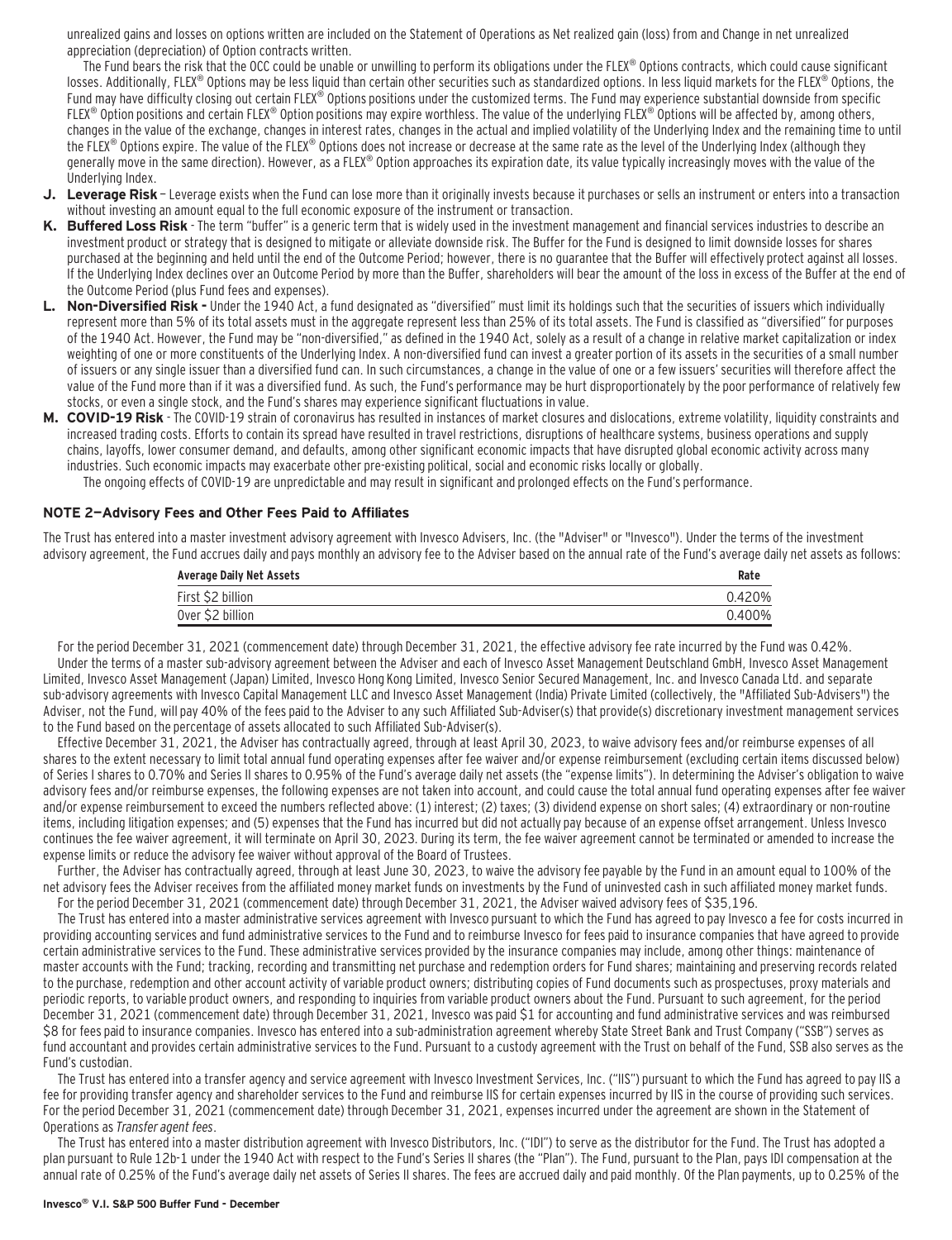average daily net assets of the Series II shares may be paid to insurance companies who furnish continuing personal shareholder services to customers who purchase and own Series II shares of the Fund. For the period December 31, 2021 (commencement date) through December 31, 2021, expenses incurred under the Plan are detailed in the Statement of Operations as Distribution fees.

Certain officers and trustees of the Trust are officers and directors of the Adviser, IIS and/or IDI.

### **NOTE 3—Additional Valuation Information**

GAAP defines fair value as the price that would be received to sell an asset or paid to transfer a liability in an orderly transaction between market participants at the measurement date, under current market conditions. GAAP establishes a hierarchy that prioritizes the inputs to valuation methods, giving the highest priority to readily available unadjusted quoted prices in an active market for identical assets (Level 1) and the lowest priority to significant unobservable inputs (Level 3), generally when market prices are not readily available or are unreliable. Based on the valuation inputs, the securities or other investments are tiered into one of three levels. Changes in valuation methods may result in transfers in or out of an investment's assigned level:

- Level 1 Prices are determined using quoted prices in an active market for identical assets.
- Level 2 Prices are determined using other significant observable inputs. Observable inputs that other market participants may use in pricing a security. These may include quoted prices for similar securities, interest rates, prepayment speeds, credit risk, yield curves, loss severities, default rates, discount rates, volatilities and others.
- Level 3 Prices are determined using significant unobservable inputs. In situations where quoted prices or observable inputs are unavailable (for example, when there is little or no market activity for an investment at the end of the period), unobservable inputs may be used. Unobservable inputs reflect the Fund's own assumptions about the factors market participants would use in determining fair value of the securities or instruments and would be based on the best available information.

The following is a summary of the tiered valuation input levels, as of December 31, 2021. The level assigned to the securities valuations may not be an indication of the risk or liquidity associated with investing in those securities. Because of the inherent uncertainties of valuation, the values reflected in the financial statements may materially differ from the value received upon actual sale of those investments.

|                                        | Level 1     | Level <sub>2</sub>       | Level 3 | Total       |
|----------------------------------------|-------------|--------------------------|---------|-------------|
| <b>Investments in Securities</b>       |             |                          |         |             |
| Money Market Funds                     | \$2,500,025 | $\overline{\phantom{0}}$ |         | \$2,500,025 |
| Options Purchased                      |             | 2.025.991                |         | 2,025,991   |
| <b>Total Investments in Securities</b> | 2.500.025   | 2.025.991                |         | 4,526,016   |
| Other Investments - Liabilities*       |             |                          |         |             |
| Options Written                        |             | (131.291)                |         | (131, 291)  |
| <b>Total Investments</b>               | \$2,500.025 | \$1.894.700              |         | \$4,394,725 |
|                                        |             |                          |         |             |

Options written are shown at value.

#### **NOTE 4—Derivative Investments**

The Fund may enter into an International Swaps and Derivatives Association Master Agreement ("ISDA Master Agreement") under which a fund may trade OTC derivatives. An OTC transaction entered into under an ISDA Master Agreement typically involves a collateral posting arrangement, payment netting provisions and close-out netting provisions. These netting provisions allow for reduction of credit risk through netting of contractual obligations. The enforceability of the netting provisions of the ISDA Master Agreement depends on the governing law of the ISDA Master Agreement, among other factors.

For financial reporting purposes, the Fund does not offset OTC derivative assets or liabilities that are subject to ISDA Master Agreements in the Statement of Assets and Liabilities.

#### **Value of Derivative Investments at Period-End**

The table below summarizes the value of the Fund's derivative investments, detailed by primary risk exposure, held as of December 31, 2021:

|                                                                   | Value                 |
|-------------------------------------------------------------------|-----------------------|
| <b>Derivative Assets</b>                                          | <b>Equity</b><br>Risk |
| Options purchased, at value <sup>(a)</sup>                        | \$2,025,991           |
| Derivatives not subject to master netting agreements              | (2,025,991)           |
| Total Derivative Assets subject to master netting agreements      |                       |
|                                                                   | Value                 |
| <b>Derivative Liabilities</b>                                     | <b>Equity</b><br>Risk |
| Options written, at value                                         | (131, 291)            |
| Derivatives not subject to master netting agreements              | 131,291               |
| Total Derivative Liabilities subject to master netting agreements |                       |

(a) Options purchased, at value as reported in the Schedule of Investments.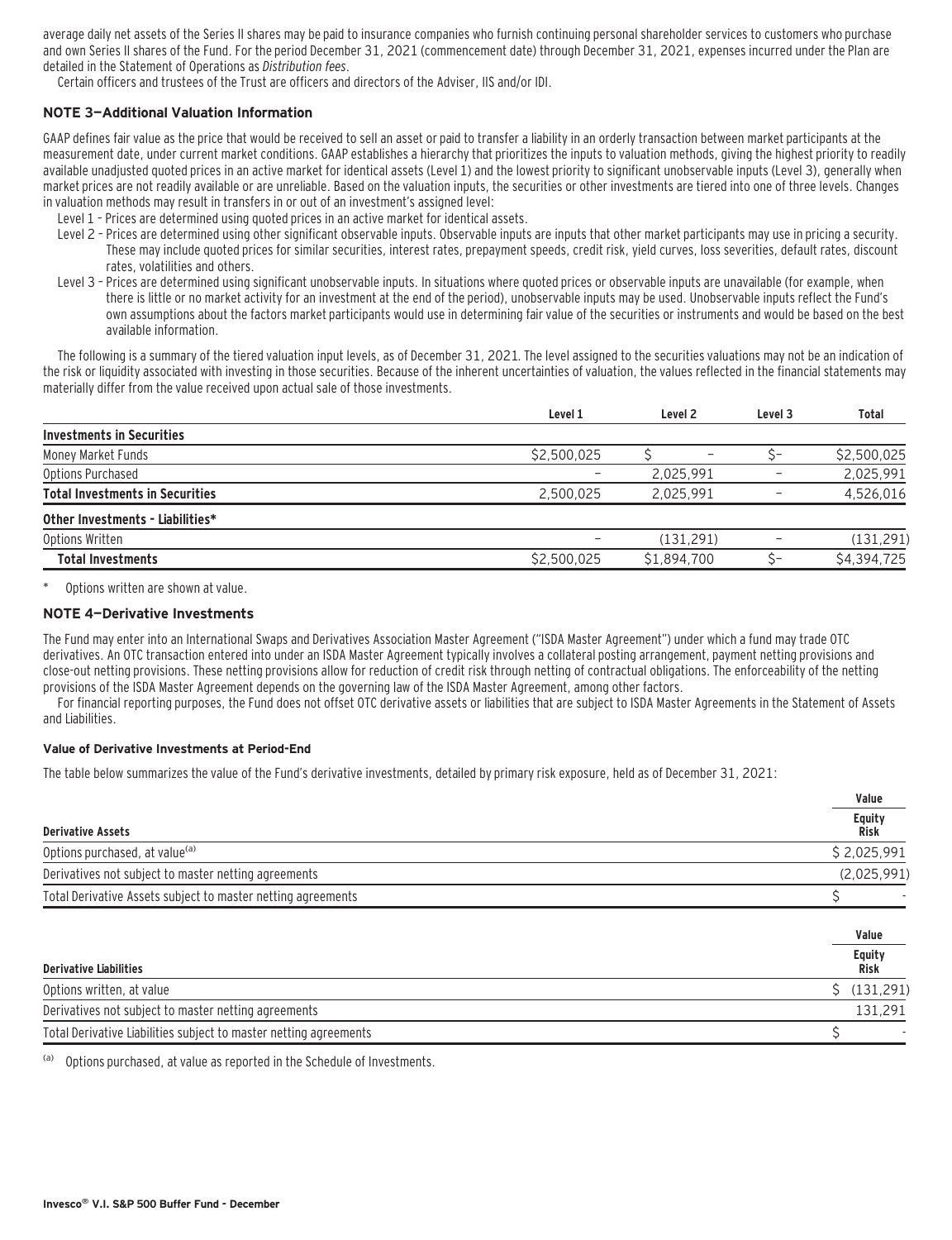The table below summarizes the average notional value of derivatives held for the period December 31, 2021 (commencement date) through December 31, 2021.

|                        | Equity<br><b>Options</b><br><b>Purchased</b> | Index<br><b>Options</b><br><b>Purchased</b> | Equity<br><b>Options</b><br>Written | Index<br><b>Options</b><br>Written |
|------------------------|----------------------------------------------|---------------------------------------------|-------------------------------------|------------------------------------|
| Average notional value | \$538.131                                    | \$1,472,751                                 | \$1.056.407                         | \$2.891.163                        |
| Average contracts      | 22                                           |                                             | $\sim$<br>__                        |                                    |

#### **NOTE 5—Trustees' and Officers' Fees and Benefits**

Trustees' and Officers' Fees and Benefits include amounts accrued by the Fund to pay remuneration to certain Trustees and Officers of the Fund. Trustees have the option to defer compensation payable by the Fund, and Trustees' and Officers' Fees and Benefits also include amounts accrued by the Fund to fund such deferred compensation amounts. Those Trustees who defer compensation have the option to select various Invesco Funds in which their deferral accounts shall be deemed to be invested. Obligations under the deferred compensation plan represent unsecured claims against the general assets of the Fund.

#### **NOTE 6—Cash Balances**

The Fund is permitted to temporarily carry a negative or overdrawn balance in its account with SSB, the custodian bank. Such balances, if any at period-end, are shown in the Statement of Assets and Liabilities under the payable caption Amount due custodian. To compensate the custodian bank for such overdrafts, the overdrawn Fund may either (1) leave funds as a compensating balance in the account so the custodian bank can be compensated by earning the additional interest; or (2) compensate by paying the custodian bank at a rate agreed upon by the custodian bank and Invesco, not to exceed the contractually agreed upon rate. The Fund may not purchase additional securities when any borrowings from banks or broker-dealers exceed 5% of the Fund's total assets, or when any borrowings from an Invesco Fund are outstanding.

#### **NOTE 7—Distributions to Shareholders and Tax Components of Net Assets**

There were no ordinary income or long-term capital gain distributions paid during the period December 31, 2021 (commencement date) through December 31, 2021.

#### **Tax Components of Net Assets at Period-End:**

|                               | 2021        |
|-------------------------------|-------------|
| Shares of beneficial interest | 1,999,955   |
| Total net assets              | \$1,999,955 |

Capital loss carryforward is calculated and reported as of a specific date. Results of transactions and other activity after that date may affect the amount of capital loss carryforward actually available for the Fund to utilize. The ability to utilize capital loss carryforward in the future may be limited under the Internal Revenue Code and related regulations based on the results of future transactions.

The Fund does not have a capital loss carryforward as of December 31, 2021.

#### **NOTE 8—Investment Transactions**

There were no securities (other than short-term securities, U.S. Government obligations and money market funds, if any) purchased or sold by the Fund during the period December 31, 2021 (commencement date) through December 31, 2021. Cost of investments, including any derivatives, on a tax basis includes the adjustments for financial reporting purposes as of the most recently completed federal income tax reporting period-end.

#### **Unrealized Appreciation (Depreciation) of Investments on a Tax Basis**

| Aggregate unrealized appreciation of investments          |  |
|-----------------------------------------------------------|--|
| Aggregate unrealized (depreciation) of investments        |  |
| Net unrealized appreciation (depreciation) of investments |  |

Cost of investments for tax purposes is the same as the cost for financial reporting purposes.

#### **NOTE 9—Reclassification of Permanent Differences**

Primarily as a result of differing book/tax treatment of organizational expenses, on December 31, 2021, undistributed net investment income (loss) was increased by \$45 and shares of beneficial interest was decreased by \$45. This reclassification had no effect on the net assets of the Fund.

### **NOTE 10—Share Information**

|                                |                   | <b>Summary of Share Activity</b> |
|--------------------------------|-------------------|----------------------------------|
|                                |                   | December 31, 2021(a)(b)          |
|                                | <b>Shares</b>     | Amount                           |
| Sold:                          |                   |                                  |
| Series I                       | 100,001           | \$1,000,010                      |
| Series II                      | 100,001           | 1,000,010                        |
| <b>Reacquired:</b>             |                   |                                  |
| Series I                       | (1)               | (10)                             |
| Series II                      | $\left( 1\right)$ | (10)                             |
| Net increase in share activity | 200,000           | \$2,000,000                      |
|                                |                   |                                  |

(a) Commencement date of December 31, 2021.

100% of the outstanding shares of the Fund are owned by the Adviser or an affiliate of the Adviser.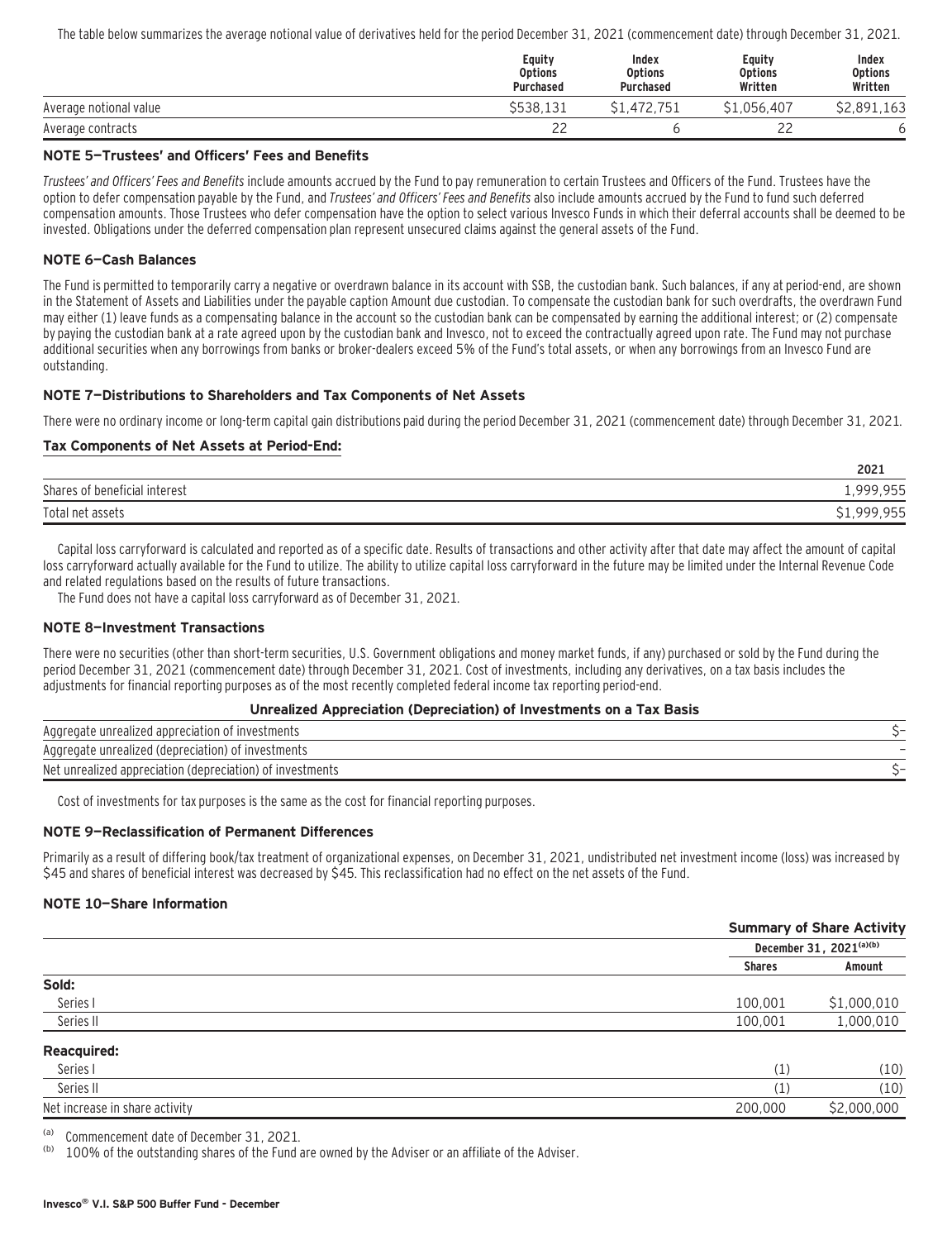## **Report of Independent Registered Public Accounting Firm**

To the Board of Trustees of AIM Variable Insurance Funds (Invesco Variable Insurance Funds) and Shareholders of Invesco® V.I. S&P 500 Buffer Fund - December

#### **Opinion on the Financial Statements**

We have audited the accompanying statement of assets and liabilities, including the schedule of investments, of Invesco® V.I. S&P 500 Buffer Fund - December (one of the funds constituting AIM Variable Insurance Funds (Invesco Variable Insurance Funds), referred to hereafter as the "Fund") as of December 31, 2021, the related statements of operations and changes in net assets, including the related notes, and the financial highlights for the period December 31, 2021 (commencement date) through December 31, 2021 (collectively referred to as the "financial statements"). In our opinion, the financial statements present fairly, in all material respects, the financial position of the Fund as of December 31, 2021, the results of its operations, the changes in its net assets, and the financial highlights for the period December 31, 2021 (commencement date) through December 31, 2021 in conformity with accounting principles generally accepted in the United States of America.

#### **Basis for Opinion**

These financial statements are the responsibility of the Fund's management. Our responsibility is to express an opinion on the Fund's financial statements based on our audit. We are a public accounting firm registered with the Public Company Accounting Oversight Board (United States) (PCAOB) and are required to be independent with respect to the Fund in accordance with the U.S. federal securities laws and the applicable rules and regulations of the Securities and Exchange Commission and the PCAOB.

 We conducted our audit of these financial statements in accordance with the standards of the PCAOB. Those standards require that we plan and perform the audit to obtain reasonable assurance about whether the financial statements are free of material misstatement, whether due to error or fraud.

 Our audit included performing procedures to assess the risks of material misstatement of the financial statements, whether due to error or fraud, and performing procedures that respond to those risks. Such procedures included examining, on a test basis, evidence regarding the amounts and disclosures in the financial statements. Our audit also included evaluating the accounting principles used and significant estimates made by management, as well as evaluating the overall presentation of the financial statements. Our procedures included confirmation of securities owned as of December 31, 2021 by correspondence with the custodian, transfer agent and brokers; when replies were not received from brokers, we performed other auditing procedures. We believe that our audit provides a reasonable basis for our opinion.

/s/PricewaterhouseCoopers LLP

Houston, Texas February 14, 2022

 We have served as the auditor of one or more of the investment companies in the Invesco group of investment companies since at least 1995. We have not been able to determine the specific year we began serving as auditor.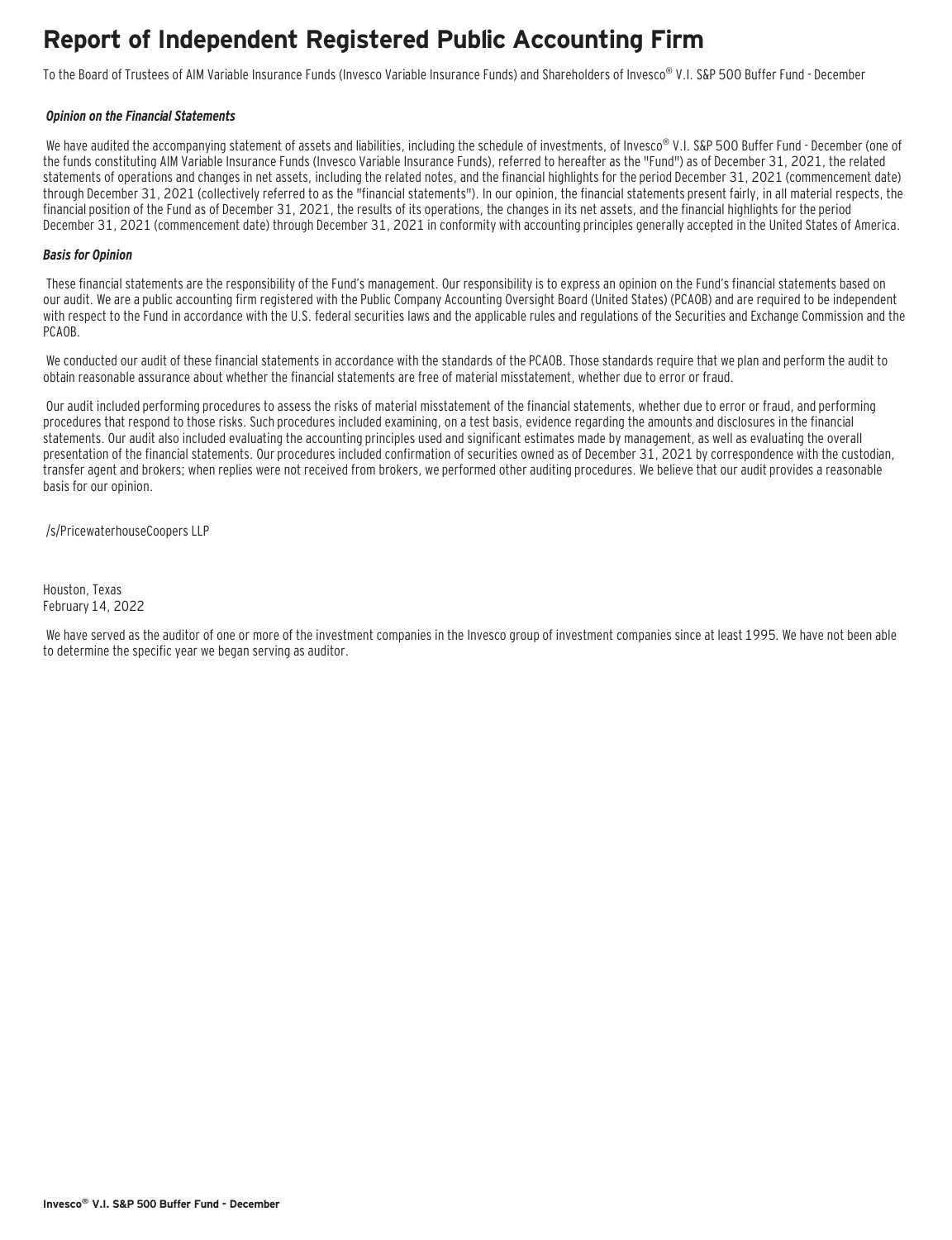## **Calculating your ongoing Fund expenses**

### **Example**

As a shareholder of the Fund, you incur ongoing costs, including management fees; distribution and/or service fees (12b-1); and other Fund expenses. This example is intended to help you understand your ongoing costs (in dollars) of investing in the Fund and to compare these costs with ongoing costs of investing in other mutual funds. The example is based on an investment of \$1,000 invested at the beginning of the period and held for the entire period December 31, 2021 (commencement date) through December 31, 2021.

The actual and hypothetical expenses in the examples below do not represent the effect of any fees or other expenses assessed in connection with a variable product; if they did, the expenses shown would be higher while the ending account values shown would be lower.

### **Actual expenses**

The table below provides information about actual account values and actual expenses. You may use the information in this table, together with the amount you invested, to estimate the expenses that you paid over the period. Simply divide your account value by \$1,000 (for example, an \$8,600 account value divided by \$1,000 = 8.6), then multiply the result by the number in the table under the heading entitled "Actual Expenses Paid During Period" to estimate the expenses you paid on your account during this period (December 31, 2021 (commencement date) through December 31, 2021). Because the actual ending account value and expense information in the example is not based upon a six month period, the ending account value and expense information may not provide a meaningful comparison to mutual funds that provide such information for a full six month period.

#### **Hypothetical example for comparison purposes**

The table below also provides information about hypothetical account values and hypothetical expenses based on the Fund's actual expense ratio and an assumed rate of return of 5% per year before expenses, which is not the Fund's actual return.

The hypothetical account values and expenses may not be used to estimate the actual ending account balance or expenses you paid for the period. You may use this information to compare the ongoing costs of investing in the Fund and other funds. To do so, compare this 5% hypothetical example with the 5% hypothetical examples that appear in the shareholder reports of the other funds.

Please note that the expenses shown in the table are meant to highlight your ongoing costs. Therefore, the hypothetical information is useful in comparing ongoing costs, and will not help you determine the relative total costs of owning different funds.

|           |                                                        | <b>ACTUAL</b>                                           |                                                              | <b>HYPOTHETICAL</b><br>(5% annual return before<br>expenses) |                                                              |                                                    |
|-----------|--------------------------------------------------------|---------------------------------------------------------|--------------------------------------------------------------|--------------------------------------------------------------|--------------------------------------------------------------|----------------------------------------------------|
|           | <b>Beginning</b><br><b>Account Value</b><br>(07/01/21) | <b>Endina</b><br><b>Account Value</b><br>$(12/31/21)^1$ | <b>Expenses</b><br><b>Paid During</b><br>Period <sup>2</sup> | <b>Endina</b><br><b>Account Value</b><br>(12/31/21)          | <b>Expenses</b><br><b>Paid During</b><br>Period <sup>3</sup> | <b>Annualized</b><br>Expense<br>Ratio <sup>2</sup> |
| Series I  | \$1,000.00                                             | \$1,000.00                                              | \$0.02                                                       | \$1,021.68                                                   | \$3.57                                                       | 0.70%                                              |
| Series II | 1,000.00                                               | 1.000.00                                                | 0.03                                                         | 1,020.42                                                     | 4.84                                                         | 0.95                                               |

The actual ending account value is based on the actual total return of the Fund for the period December 31, 2021 (commencement date) through December 31, 2021, after actual expenses and will differ from the hypothetical en

Actual expenses are equal to the Fund's annualized expense ratio as indicated above multiplied by the average account value over the period, multiplied by 1 (as of close of business December 31, 2021 (commencement date) through December 31, 2021)/365. Because the Fund has not been in existence for a full six month period, the actual ending account value and expense information shown may not provide a meaningful comparison to fund expense information of classes that show such data for a full six month period and, because the actual ending account value and expense information in the expense example covers a short time period, return and expense data may not be indicative of return and expense data for longer

time periods.<br>Hypothetical expenses are equal to the annualized expense ratio indicated above multiplied by the average account value over the period, multiplied by 184/365 to reflect a one-half year period. The hypothetical ending account value and expenses may be used to compare ongoing costs of investing in the Fund and other funds because such data is based on a full six month period.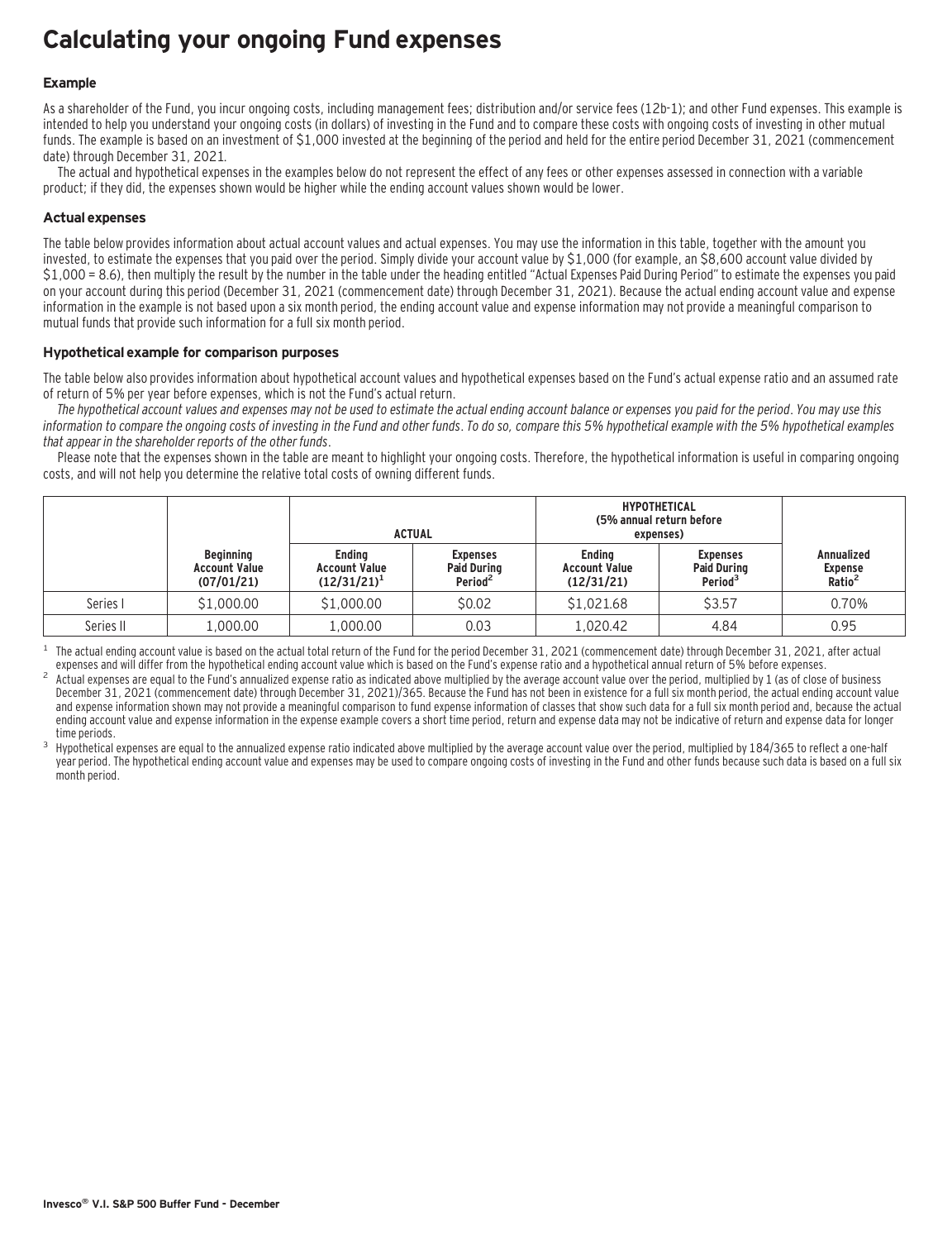### **Approval of Investment Advisory and Sub-Advisory Contracts**

#### **Invesco V.I. S&P 500 Defined Outcome Funds and Invesco V.I. Nasdaq 100 Defined Outcome Fund (collectively, the Funds)**

At a meeting held on August 2, 2021, the Board of Trustees (the Board or the Trustees) of AIM Variable Insurance Funds (Invesco Variable Insurance Funds) as a whole, and the independent Trustees, who comprise over 75% of the Board, voting separately, approved each Fund's Master Investment Advisory Agreement with Invesco Advisers, Inc. (Invesco Advisers and the investment advisory agreement) and the Master Intergroup Sub-Advisory Contract for Mutual Funds with Invesco Asset Management Deutschland GmbH, Invesco Asset Management Limited, Invesco Asset Management (Japan) Limited, Invesco Hong Kong Limited, Invesco Senior Secured Management, Inc. and Invesco Canada Ltd. and separate sub-advisory contracts with Invesco Capital Management LLC and Invesco Asset Management (India) Private Limited (collectively, the Affiliated Sub-Advisers and the sub-advisory contracts), effective September 30, 2021.

The Board noted that it had previously approved establishing each Fund at a Board meeting held on June 10, 2021.

In doing so, the Board followed a process similar to the process that it follows in annually reviewing and approving investment advisory agreements and sub-advisory contracts for the series portfolios of registered investment companies advised by Invesco Advisers (the Invesco Funds) and considered the information provided in the most recent annual review process, as well as the information provided with respect to the Funds. After evaluating the factors discussed below, among others, the Board: (i) approved the investment advisory agreement and the sub-advisory contracts for each Fund and determined that the compensation payable thereunder by the Fund to Invesco Advisers and by Invesco Advisers to the Affiliated Sub-Advisers is fair and reasonable and (ii) approved submission of the agreements to the initial shareholder of each Fund.

#### **The Board's Evaluation Process**

The Board's Investments Committee has established Sub-Committees, which meet throughout the year to review the performance of the Invesco Funds. The Funds will be assigned to one of the Sub-Committees. The Sub-Committees meet regularly with portfolio managers for their assigned Invesco Funds and other members of management to review detailed information about investment performance and portfolio attributes of these funds.

In evaluating the fairness and reasonableness of compensation under each Fund's investment advisory agreement and sub-advisory contracts, the Board considered, among other things, the factors discussed below. The Board was assisted in its review by the Senior Officer, an officer of the Invesco Funds who reports directly to the independent Trustees, and by independent legal counsel. The discussion below serves as a summary of the material factors and related conclusions that formed the basis for the Board's approval of each Fund's investment advisory agreement and sub-advisory contracts. The Trustees' review and conclusions are based on the comprehensive consideration of all information presented to them and are not the result of any single determinative factor. Moreover, one Trustee may have weighed a particular piece of information or factor differently than another Trustee.

The discussion below is a summary of the material factors and related conclusions that formed the basis for the Board's approval of each Fund's investment advisory agreement and sub-advisory contracts. This information is current as of August 2, 2021.

#### **Factors and Conclusions and Summary of Independent Written Fee Evaluation**

*A. Nature, Extent and Quality of Services Provided by Invesco Advisers and the Affiliated Sub-Advisers*

The Board reviewed the nature, extent and quality of the advisory services to be provided to each Fund by Invesco Advisers under the Fund's investment advisory agreement, and the credentials and experience of the officers and employees of Invesco Advisers who will provide these services, including the Fund's portfolio managers. The Board's review included consideration of Invesco Advisers' investment process oversight and structure, investment risk management and research capabilities. The Board also considered non-advisory services that Invesco Advisers and its affiliates provide to the Invesco Funds and will provide to each Fund, such as various back office support functions, third party service provider oversight, internal audit, valuation, portfolio trading and legal and compliance. The Board also received and reviewed information about Invesco Advisers' role as administrator of the Invesco Funds' liquidity risk management program. The Board reviewed and considered the benefits to shareholders of investing in a Fund that is part of the Invesco family of funds under the umbrella of Invesco Ltd., Invesco Advisers' parent company, and noted Invesco Ltd.'s depth and experience in conducting an investment management business, as well as its commitment of financial and other resources to such business. The Board concluded that the nature, extent and quality of the services to be provided to each Fund by Invesco Advisers are appropriate and satisfactory.

The Board reviewed the services that may be provided to each Fund by the Affiliated Sub-Advisers under the sub-advisory contracts and the credentials and experience of the officers and employees of the Affiliated Sub-Advisers who provide these services. The Board noted the Affiliated Sub-Advisers' expertise with respect to certain asset classes and that the Affiliated Sub-Advisers have offices and personnel that are located in financial centers around the world. As a result, the Board noted that the Affiliated Sub-Advisers can provide research and investment analysis on the markets and economies of various countries in which each Fund may invest, make recommendations regarding securities and assist with security trades. In particular, the Board noted that Invesco Asset Management Limited will assist Invesco Advisers with each Fund's day-to-day portfolio management. The Board concluded that the sub-advisory contracts will benefit each Fund and its shareholders by permitting Invesco Advisers to use the resources and talents of the Affiliated Sub-Advisers in managing the Fund. The Board concluded that the nature, extent and quality of the services that may be provided by the Affiliated Sub-Advisers are appropriate and satisfactory.

*B. Fund Investment Performance*

The Board did not consider the performance of any Fund because the Funds are new and have no performance history. The Board did review performance expectations for each Fund as well as information provided regarding the experience of the portfolio managers in managing products with derivatives-based strategies. The Board noted that Invesco Asset Management Limited, an Affiliated Sub-Adviser, will assist Invesco Advisers with each Fund's day-to-day portfolio management.

*C. Advisory and Sub-Advisory Fees and Fund Expenses*

The Board considered the proposed advisory fee schedule of each Fund and the proposed fee waivers and expense limitations. The Board also considered the services that may be provided by the Affiliated Sub-Advisers pursuant to the sub-advisory contracts and the services to be provided by Invesco Advisers pursuant to each Fund's investment advisory agreement, as well as the allocation of fees between Invesco Advisers and the Affiliated Sub-Advisers pursuant to the sub-advisory contracts. The Board noted that the sub-advisory fees are not paid directly by each Fund, but rather, are payable by Invesco Advisers to the Affiliated Sub-Advisers (as applicable).

The Board also considered comparative advisory fee data provided by Invesco Advisers with respect to comparable registered funds managed by other advisers. The Board noted that Invesco Advisers currently does not manage other mutual funds with investment strategies similar to those of the Funds. The Board noted that each Fund's advisory fee is below the Morningstar "Options Trading" category median and average, and less than the advisory fees associated with other VIT "defined outcome" funds. The Board also considered comparative information regarding each Fund's total expense ratio and its various components.

The Board noted that Invesco Advisers will contractually agree to waive fees and/or limit expenses of each Fund through at least April 30, 2023 (or, for the two "June" vintages of the Funds, through at least June 30, 2023) in an amount necessary to limit total annual operating expenses to a specified percentage of average daily net assets of Series I and Series II shares of the Fund. The Board noted that Invesco Advisers will contractually agree to waive advisory fees of each Fund relating to certain investments by the Fund in affiliated money market funds through June 30, 2023.

The Board also considered the services that may be provided by the Affiliated Sub-Advisers pursuant to the sub-advisory contracts, as well as the fees payable by Invesco Advisers to the Affiliated Sub-Advisers pursuant to the sub-advisory contracts (as applicable). The Board noted that Invesco Advisers retains overall responsibility for, and provides services to, sub-advised Invesco Funds, including oversight of the Affiliated Sub-Advisers as well as the additional services described herein.

*D. Economies of Scale and Breakpoints* The Board considered the extent to which there may be economies of scale in the provision of advisory services to each Fund. The Board also considered that each Fund may benefit from economies of scale through contractual breakpoints in the Fund's advisory fee schedule, which generally operate to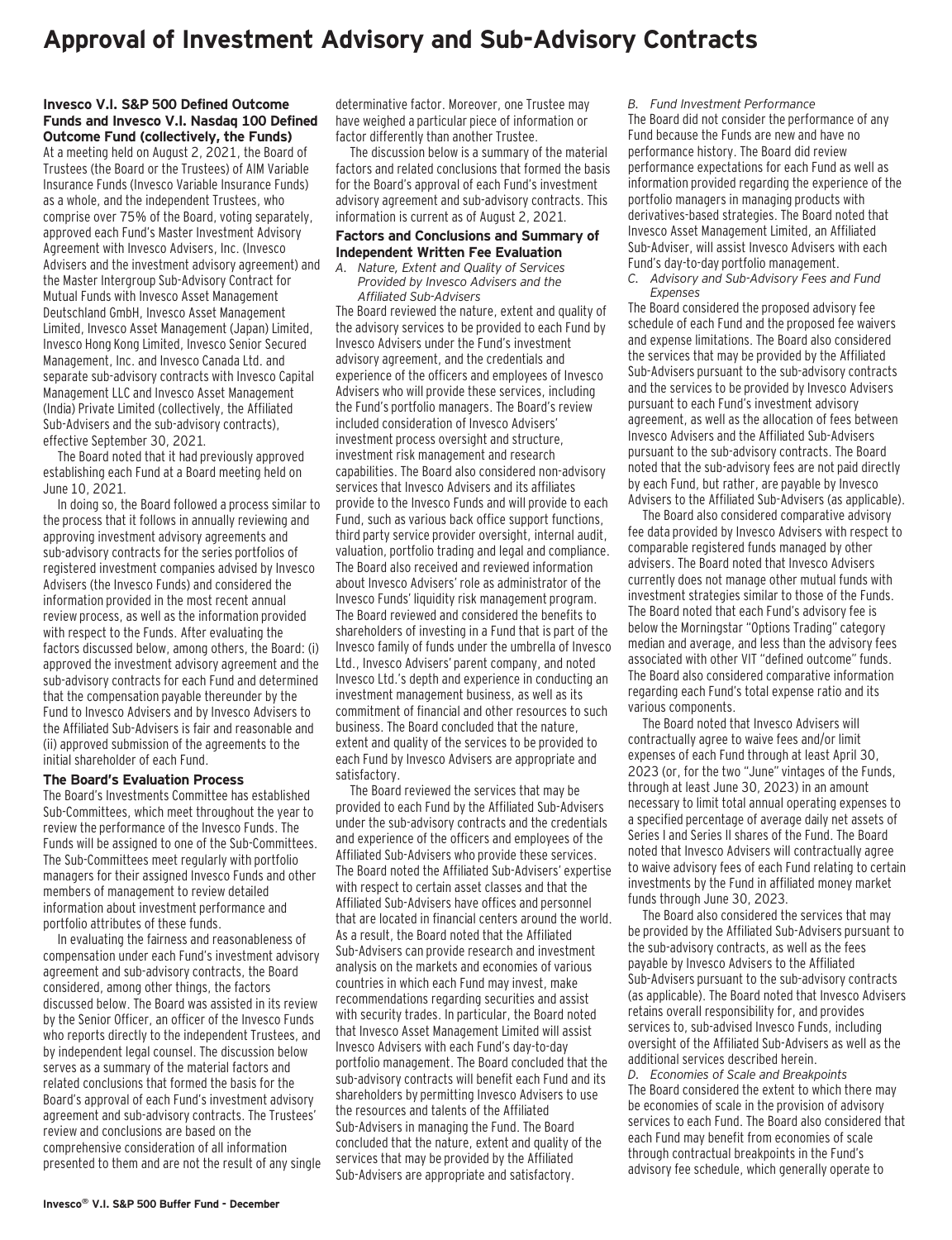reduce the Fund's expense ratio as it grows in size. The Board noted that each Fund will share directly in economies of scale through lower fees charged by third party service providers based on the combined size of the Invesco Funds. The Board noted that each Fund may also benefit from economies of scale through initial fee setting, fee waivers and expense reimbursements. The Board also considered Invesco's reinvestment in its business, including investments in business infrastructure, technology and cybersecurity.

*E. Profitability and Financial Resources* The Board reviewed information from Invesco Advisers concerning the costs of the advisory and other services that Invesco Advisers and its affiliates will provide to each Fund and the Invesco Funds and the profitability of Invesco Advisers and its affiliates in providing these services in the aggregate and on an individual fund-by-fund basis. The Board considered the methodology used for calculating profitability and noted the periodic review and enhancement of such methodology. The Board noted that Invesco Advisers will continue to operate at a net profit from services Invesco Advisers and its affiliates provide to the Invesco Funds in the aggregate and to certain funds on an individual fund level. The Board did not deem the level of profits realized by Invesco Advisers and its affiliates from providing such services to be excessive given the nature, extent and quality of the services provided. The Board received information from Invesco Advisers demonstrating that Invesco Advisers and the Affiliated Sub-Advisers are financially sound and have the resources necessary to perform their obligations under each Fund's investment advisory agreement and sub-advisory contracts.

*F. Collateral Benefits to Invesco Advisers and its Affiliates*

The Board considered various other benefits to be received by Invesco Advisers and its affiliates from the relationship with each Fund, including the fees to be received for providing administrative, transfer agency and distribution services to the Fund. The Board considered the performance of Invesco Advisers and its affiliates in providing these services and the organizational structure employed to provide these services. The Board also considered that these services will be provided to each Fund pursuant to written contracts that are reviewed and approved on an annual basis by the Board; and that the services are required for the operation of each Fund.

The Board considered the benefits realized by Invesco Advisers and the Affiliated Sub-Advisers as a result of portfolio brokerage transactions executed through "soft dollar" arrangements. The Board noted that soft dollar arrangements may result in each Fund bearing costs to purchase research or brokerage services that may be used by Invesco Advisers or the Affiliated Sub-Advisers with other clients and may reduce Invesco Advisers' or the Affiliated Sub-Advisers' expenses. The Board also considered that it will receive periodic reports from Invesco Advisers representing that these arrangements are consistent with regulatory requirements. The Board did not deem the soft dollar arrangements to be inappropriate.

The Board considered that each Fund's uninvested cash and cash collateral from any securities lending arrangements may be invested in registered money market funds or, with regard to securities lending cash collateral, unregistered funds that comply with Rule 2a-7 under the Investment Company Act of

1940, as amended (collectively referred to as "affiliated money market funds"), advised by Invesco Advisers pursuant to procedures approved by the Board. The Board noted that Invesco Advisers receives advisory fees from these affiliated money market funds attributable to such investments, although Invesco Advisers has contractually agreed to waive through varying periods the advisory fees payable by the Invesco Funds with respect to certain investments in the affiliated money market funds. The waiver is in an amount equal to 100% of the net advisory fee Invesco Advisers receives from the affiliated money market funds with respect to each Fund's investment in the affiliated money market funds of uninvested cash, but not cash collateral. The Board concluded that the amount of advisory fees to be received by Invesco Advisers from each Fund's investment of cash collateral from any securities lending arrangements in the affiliated money market funds is fair and reasonable.

The Board also considered that an affiliated broker may receive commissions for executing certain trades for each Fund. Invesco Advisers and the Affiliated Sub-Advisers may use the affiliated broker to, among other things, control order routing and minimize information leakage, and the Board was advised that such trades are executed in compliance with rules under the federal securities laws and consistent with best execution obligations.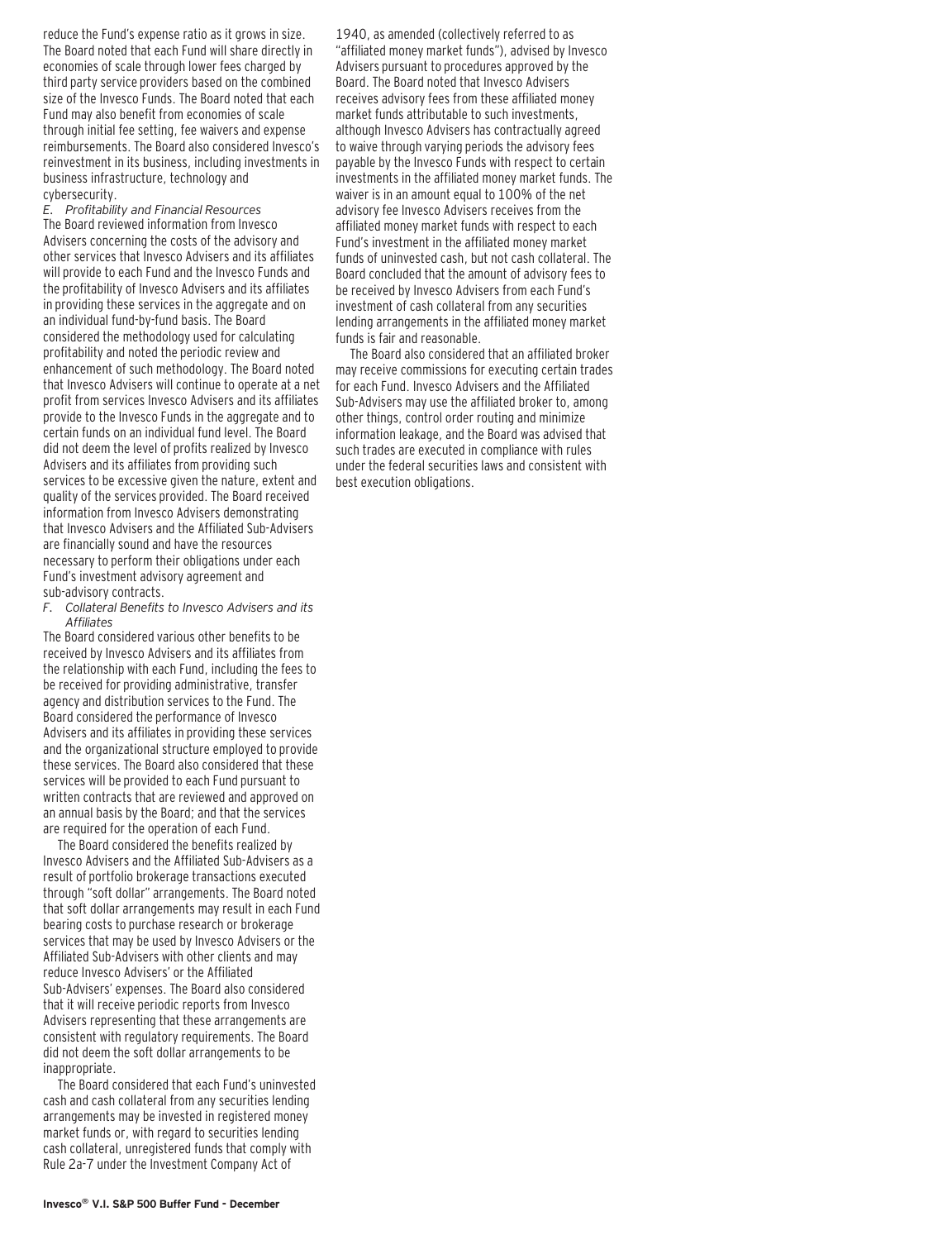# **Tax Information**

Form 1099-DIV, Form 1042-S and other year–end tax information provide shareholders with actual calendar year amounts that should be included in their tax returns. Shareholders should consult their tax advisers.

The following distribution information is being provided as required by the Internal Revenue Code or to meet a specific state's requirement.

The Fund designates the following amounts or, if subsequently determined to be different, the maximum amount allowable for the period December 31, 2021 (commencement date) through December 31, 2021:

### **Federal and State Income Tax**

| Qualified Dividend Income*              | 0.00% |
|-----------------------------------------|-------|
| Corporate Dividends Received Deduction* | 0 00% |
| U.S. Treasury Obligations*              | 0.00% |
| Qualified Business Income*_             | 0.00% |
| Business Interest Income*_              | 0 00% |
|                                         |       |

\* The above percentages are based on ordinary income dividends paid to shareholders for the period December 31, 2021 (commencement date) through December 31, 2021.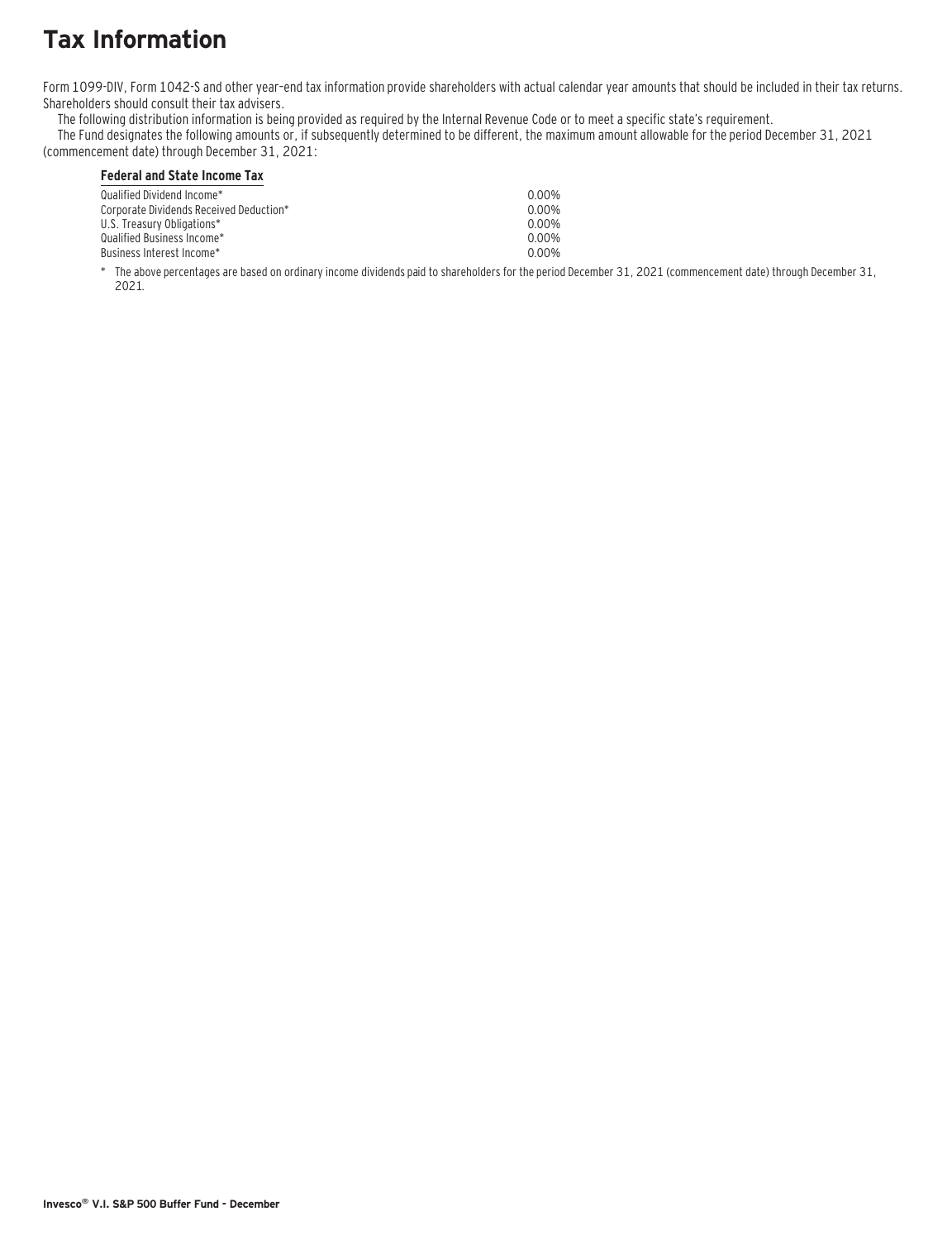# **Trustees and Officers**

The address of each trustee and officer is AIM Variable Insurance Funds (Invesco Variable Insurance Funds) (the "Trust"), 11 Greenway Plaza, Suite 1000, Houston, Texas 77046-1173. The trustees serve for the life of the Trust, subject to their earlier death, incapacitation, resignation, retirement or removal as more specifically provided in the Trust's organizational documents. Each officer serves for a one year term or until their successors are elected and qualified. Column two below includes length of time served with predecessor entities, if any.

| Name, Year of Birth and<br>Position(s)<br><b>Held with the Trust</b> | Trustee<br>and/or<br><b>Officer</b><br>Since | <b>Principal Occupation(s)</b><br><b>During Past 5 Years</b>                                                                                                                                                                                                                                                                                                                                                                                                                                                                                                                                                                                                                                                                                                                                                                                                                                                                                                                                                                                                                                                                                                                                             | Number of<br><b>Funds in</b><br><b>Fund Complex</b><br>Overseen by<br>Trustee | <b>Other</b><br>Directorship(s)<br><b>Held by Trustee</b><br><b>During Past 5</b><br>Years |
|----------------------------------------------------------------------|----------------------------------------------|----------------------------------------------------------------------------------------------------------------------------------------------------------------------------------------------------------------------------------------------------------------------------------------------------------------------------------------------------------------------------------------------------------------------------------------------------------------------------------------------------------------------------------------------------------------------------------------------------------------------------------------------------------------------------------------------------------------------------------------------------------------------------------------------------------------------------------------------------------------------------------------------------------------------------------------------------------------------------------------------------------------------------------------------------------------------------------------------------------------------------------------------------------------------------------------------------------|-------------------------------------------------------------------------------|--------------------------------------------------------------------------------------------|
| <b>Interested Trustee</b>                                            |                                              |                                                                                                                                                                                                                                                                                                                                                                                                                                                                                                                                                                                                                                                                                                                                                                                                                                                                                                                                                                                                                                                                                                                                                                                                          |                                                                               |                                                                                            |
| Martin L. Flanagan $1 - 1960$<br>Trustee and Vice Chair              | 2007                                         | Executive Director, Chief Executive Officer and President, Invesco Ltd.<br>(ultimate parent of Invesco and a global investment management firm);<br>Trustee and Vice Chair, The Invesco Funds; Vice Chair, Investment Company<br>Institute; and Member of Executive Board, SMU Cox School of Business<br>Formerly: Advisor to the Board, Invesco Advisers, Inc. (formerly known as<br>Invesco Institutional (N.A.), Inc.): Chairman and Chief Executive Officer.<br>Invesco Advisers, Inc. (registered investment adviser); Director, Chairman,<br>Chief Executive Officer and President, Invesco Holding Company (US), Inc.<br>(formerly IVZ Inc.) (holding company), Invesco Group Services, Inc. (service<br>provider) and Invesco North American Holdings, Inc. (holding company);<br>Director, Chief Executive Officer and President, Invesco Holding Company<br>Limited (parent of Invesco and a global investment management firm);<br>Director, Invesco Ltd.; Chairman, Investment Company Institute and President,<br>Co-Chief Executive Officer, Co-President, Chief Operating Officer and Chief<br>Financial Officer, Franklin Resources, Inc. (global investment management<br>organization) | 186                                                                           | None                                                                                       |

 $1$  Mr. Flanagan is considered an interested person (within the meaning of Section 2(a)(19) of the 1940 Act) of the Trust because he is an officer of the Adviser to the Trust, and an officer and a director of Invesco Ltd., ultimate parent of the Adviser.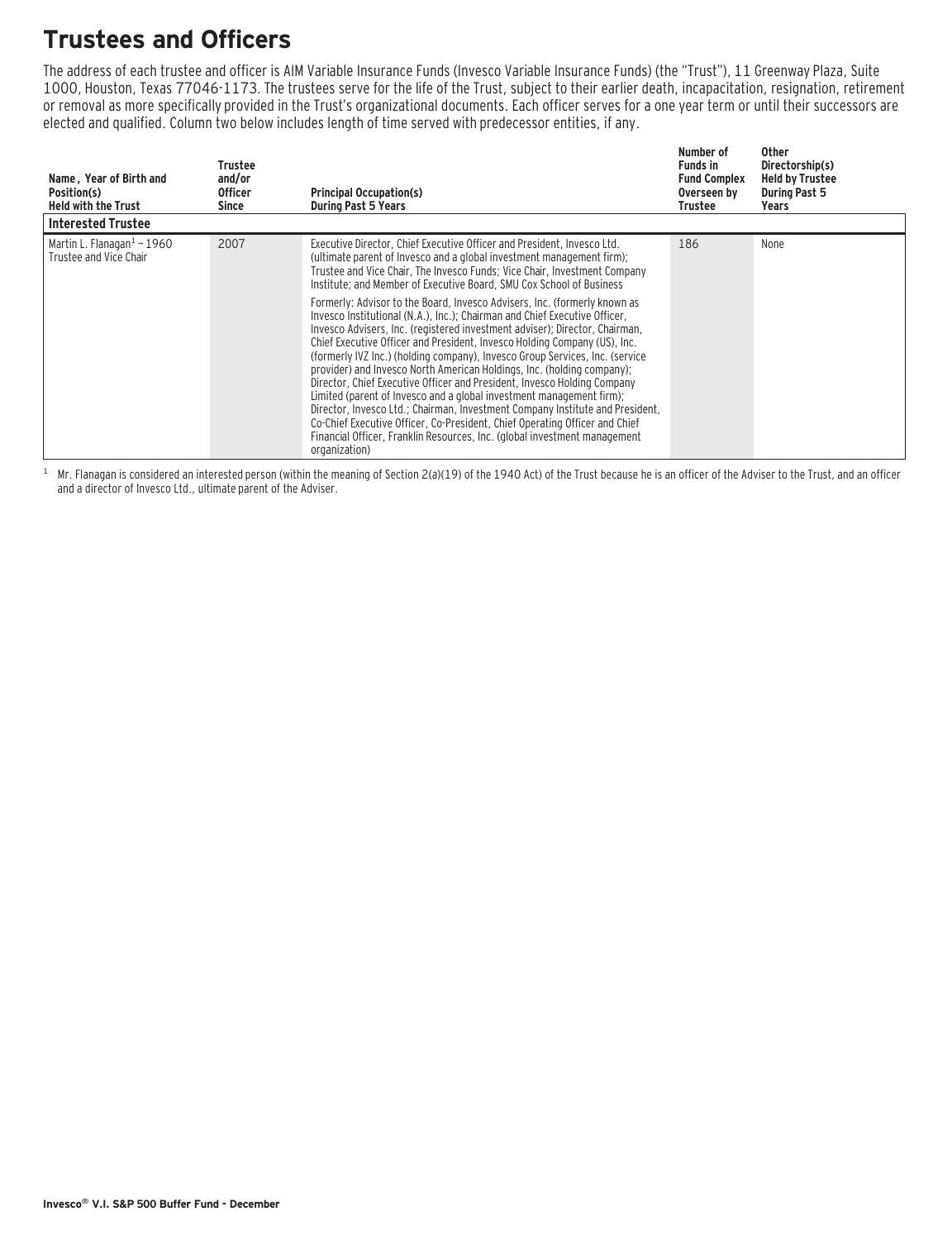| Name, Year of Birth and<br>Position(s)<br><b>Held with the Trust</b><br><b>Independent Trustees</b> | <b>Trustee</b><br>and/or<br><b>Officer</b><br><b>Since</b> | <b>Principal Occupation(s)</b><br><b>During Past 5 Years</b>                                                                                                                                                                                                                                                                                                                                                                                                                                                                                                                                                                                                                                                                                                                        | Number of<br><b>Funds</b><br>in<br><b>Fund Complex</b><br>Overseen by<br><b>Trustee</b> | <b>Other</b><br>Directorship(s)<br><b>Held by Trustee</b><br><b>During Past 5</b><br>Years                                                                                                                                                                                                                                                                                                                   |
|-----------------------------------------------------------------------------------------------------|------------------------------------------------------------|-------------------------------------------------------------------------------------------------------------------------------------------------------------------------------------------------------------------------------------------------------------------------------------------------------------------------------------------------------------------------------------------------------------------------------------------------------------------------------------------------------------------------------------------------------------------------------------------------------------------------------------------------------------------------------------------------------------------------------------------------------------------------------------|-----------------------------------------------------------------------------------------|--------------------------------------------------------------------------------------------------------------------------------------------------------------------------------------------------------------------------------------------------------------------------------------------------------------------------------------------------------------------------------------------------------------|
| Christopher L. Wilson - 1957<br>Trustee and Chair                                                   | 2017                                                       | Retired<br>Formerly: Director, TD Asset Management USA Inc. (mutual fund complex) (22<br>portfolios); Managing Partner, CT2, LLC (investing and consulting firm);<br>President/Chief Executive Officer, Columbia Funds, Bank of America<br>Corporation; President/Chief Executive Officer, CDC IXIS Asset Management<br>Services, Inc.; Principal & Director of Operations, Scudder Funds, Scudder,<br>Stevens & Clark, Inc.; Assistant Vice President, Fidelity Investments                                                                                                                                                                                                                                                                                                        | 186                                                                                     | Director, ISO New England, Inc.<br>(non-profit organization<br>managing regional electricity<br>market)<br>Formerly: enaible, Inc.<br>(artificial intelligence<br>technology)                                                                                                                                                                                                                                |
| Beth Ann Brown - 1968<br>Trustee                                                                    | 2019                                                       | Independent Consultant<br>Formerly: Head of Intermediary Distribution, Managing Director, Strategic<br>Relations, Managing Director, Head of National Accounts, Senior Vice<br>President, National Account Manager and Senior Vice President, Key Account<br>Manager, Columbia Management Investment Advisers LLC; Vice President, Key<br>Account Manager, Liberty Funds Distributor, Inc.; and Trustee of certain<br>Oppenheimer Funds                                                                                                                                                                                                                                                                                                                                             | 186                                                                                     | Director, Board of Directors of<br>Caron Engineering Inc.;<br>Advisor, Board of Advisors of<br>Caron Engineering Inc.;<br>President and Director,<br>Acton Shapleigh Youth<br><b>Conservation Corps</b><br>(non-profit); and<br>President and Director of<br><b>Grahamtastic Connection</b><br>(non-profit)                                                                                                  |
| Cynthia Hostetler-1962<br>Trustee                                                                   | 2017                                                       | Non-Executive Director and Trustee of a number of public and private business<br>corporations<br>Formerly: Director, Aberdeen Investment Funds (4 portfolios); Director, Artio<br>Global Investment LLC (mutual fund complex); Director, Edgen Group, Inc.<br>(specialized energy and infrastructure products distributor); Director, Genesee<br>& Wyoming, Inc. (railroads); Head of Investment Funds and Private Equity,<br>Overseas Private Investment Corporation; President, First Manhattan<br>Bancorporation, Inc.; Attorney, Simpson Thacher & Bartlett LLP                                                                                                                                                                                                                 | 186                                                                                     | Resideo Technologies, Inc.<br>(smart home technology);<br>Vulcan Materials Company<br>(construction materials)<br>company); Trilinc Global<br>Impact Fund; Textainer Group<br>Holdings, (shipping container<br>leasing company); Investment<br>Company Institute<br>(professional<br>organization); Independent<br>Directors Council<br>(professional organization)<br>Eisenhower Foundation<br>(non-profit) |
| Eli Jones - 1961<br>Trustee                                                                         | 2016                                                       | Professor and Dean Emeritus, Mays Business School - Texas A&M University<br>Formerly: Dean of Mays Business School-Texas A&M University; Professor and<br>Dean, Walton College of Business, University of Arkansas and E.J. Ourso<br>College of Business, Louisiana State University; Director, Arvest Bank                                                                                                                                                                                                                                                                                                                                                                                                                                                                         | 186                                                                                     | Insperity, Inc.<br>(formerly known)<br>as Administaff)<br>(human resources<br>provider): First Financial<br>Bancorp (regional bank)                                                                                                                                                                                                                                                                          |
| Elizabeth Krentzman - 1959<br>Trustee                                                               | 2019                                                       | Formerly: Principal and Chief Regulatory Advisor for Asset Management<br>Services and U.S. Mutual Fund Leader of Deloitte & Touche LLP: General<br>Counsel of the Investment Company Institute (trade association); National<br>Director of the Investment Management Regulatory Consulting Practice,<br>Principal, Director and Senior Manager of Deloitte & Touche LLP; Assistant<br>Director of the Division of Investment Management - Office of Disclosure and<br>Investment Adviser Regulation of the U.S. Securities and Exchange<br>Commission and various positions with the Division of Investment Management<br>- Office of Regulatory Policy of the U.S. Securities and Exchange Commission;<br>Associate at Ropes & Gray LLP; and Trustee of certain Oppenheimer Funds | 186                                                                                     | Trustee of the<br>University of<br><b>Florida National</b><br>Board Foundation;<br>Member of the Cartica<br>Funds Board of<br>Directors (private<br>investment funds)<br>Formerly: Member<br>of the University<br>of Florida Law Center<br>Association, Inc.<br>Board of Trustees,<br>Audit Committee and<br>Membership Committee                                                                            |
| Anthony J. LaCava, Jr. - 1956<br>Trustee                                                            | 2019                                                       | Formerly: Director and Member of the Audit Committee, Blue Hills Bank<br>(publicly traded financial institution) and Managing Partner, KPMG LLP                                                                                                                                                                                                                                                                                                                                                                                                                                                                                                                                                                                                                                     | 186                                                                                     | Blue Hills Bank; Chairman,<br>Bentley University;<br>Member, Business School<br><b>Advisory Council;</b><br>and Nominating<br>Committee, KPMG LLP                                                                                                                                                                                                                                                            |
| Prema Mathai-Davis - 1950<br>Trustee                                                                | 1998                                                       | Retired<br>Formerly: Co-Founder & Partner of Quantalytics Research, LLC, (a FinTech<br>Investment Research Platform for the Self-Directed Investor); Trustee of YWCA<br>Retirement Fund; CEO of YWCA of the USA; Board member of the NY<br>Metropolitan Transportation Authority; Commissioner of the NYC Department<br>of Aging; Board member of Johns Hopkins Bioethics Institute                                                                                                                                                                                                                                                                                                                                                                                                 | 186                                                                                     | None                                                                                                                                                                                                                                                                                                                                                                                                         |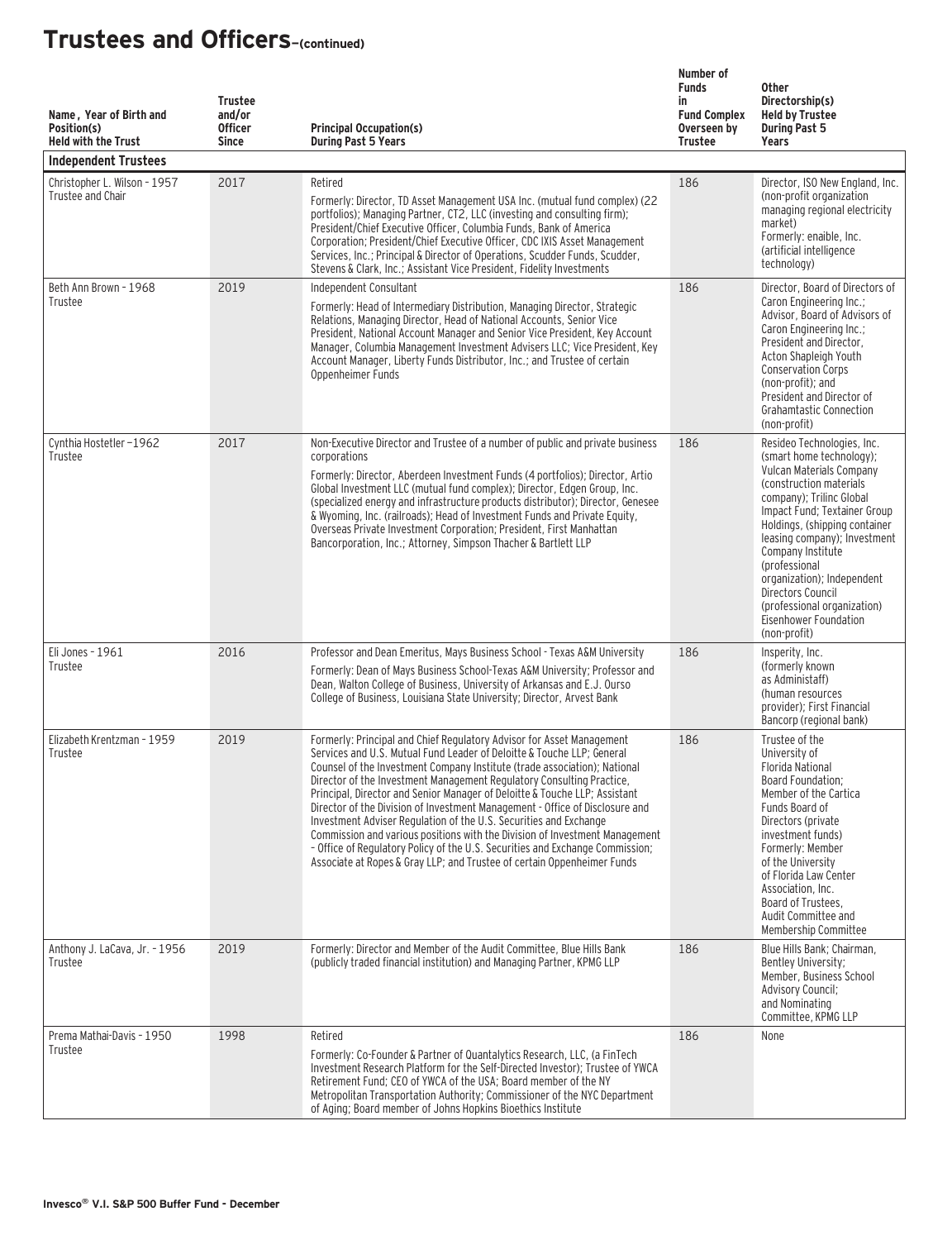| Name, Year of Birth and<br>Position(s)<br><b>Held with the Trust</b> | <b>Trustee</b><br>and/or<br><b>Officer</b><br><b>Since</b> | <b>Principal Occupation(s)</b><br><b>During Past 5 Years</b>                                                                                                                                                                                                                                                                                                                                                                                                                                                                                                                                                                                                                                                                                                                                                                    | Number of<br><b>Funds</b><br>in<br><b>Fund Complex</b><br>Overseen by<br><b>Trustee</b> | <b>Other</b><br>Directorship(s)<br><b>Held by Trustee</b><br><b>During Past 5</b><br>Years                                                                                                                                                                                                                                                                                                                                                                  |
|----------------------------------------------------------------------|------------------------------------------------------------|---------------------------------------------------------------------------------------------------------------------------------------------------------------------------------------------------------------------------------------------------------------------------------------------------------------------------------------------------------------------------------------------------------------------------------------------------------------------------------------------------------------------------------------------------------------------------------------------------------------------------------------------------------------------------------------------------------------------------------------------------------------------------------------------------------------------------------|-----------------------------------------------------------------------------------------|-------------------------------------------------------------------------------------------------------------------------------------------------------------------------------------------------------------------------------------------------------------------------------------------------------------------------------------------------------------------------------------------------------------------------------------------------------------|
| Independent Trustees-(continued)                                     |                                                            |                                                                                                                                                                                                                                                                                                                                                                                                                                                                                                                                                                                                                                                                                                                                                                                                                                 |                                                                                         |                                                                                                                                                                                                                                                                                                                                                                                                                                                             |
| Joel W. Motley - 1952<br>Trustee                                     | 2019                                                       | Director of Office of Finance, Federal Home Loan Bank System; Managing<br>Director of Carmona Motley Inc. (privately held financial advisor); Member of<br>the Council on Foreign Relations and its Finance and Budget Committee;<br>Chairman Emeritus of Board of Human Rights Watch and Member of its<br>Investment Committee; and Member of Investment Committee and Board of<br>Historic Hudson Valley (non-profit cultural organization)<br>Formerly: Managing Director of Public Capital Advisors, LLC (privately held<br>financial advisor); Managing Director of Carmona Motley Hoffman, Inc.<br>(privately held financial advisor); Trustee of certain Oppenheimer Funds;<br>Director of Columbia Equity Financial Corp. (privately held financial advisor);<br>and Member of the Vestry of Trinity Church Wall Street | 186                                                                                     | Member of Board of Trust<br>for Mutual Understanding<br>(non-profit promoting<br>the arts and environment);<br>Member of Board of Greenwall<br>Foundation (bioethics research<br>foundation) and its Investment<br>Committee; Member of Board<br>of Friends of the LRC<br>(non-profit legal advocacy);<br>Board Member and Investment<br>Committee Member of<br>Pulitzer Center for<br>Crisis Reporting<br>(non-profit journalism)                          |
| Teresa M. Ressel - 1962<br>Trustee                                   | 2017                                                       | Non-executive director and trustee of a number of public and private business<br>corporations<br>Formerly: Chief Executive Officer. UBS Securities LLC (investment banking):<br>Chief Operating Officer, UBS AG Americas (investment banking); Sr.<br>Management Team Olayan America, The Olayan Group (international<br>investor/commercial/industrial); Assistant Secretary for Management & Budget<br>and Designated Chief Financial Officer, U.S. Department of Treasury; Director,<br>Atlantic Power Corporation (power generation company) and ON<br>Semiconductor Corporation (semiconductor manufacturing)                                                                                                                                                                                                              | 186                                                                                     | Formerly: Elucida Oncology<br>(nanotechnology &<br>medical particles company)                                                                                                                                                                                                                                                                                                                                                                               |
| Ann Barnett Stern - 1957<br>Trustee                                  | 2017                                                       | President, Chief Executive Officer and Board Member, Houston Endowment.<br>Inc. a private philanthropic institution<br>Formerly: Executive Vice President, Texas Children's Hospital; Vice President,<br>General Counsel and Corporate Compliance Officer, Texas Children's Hospital;<br>Attorney at Beck, Redden and Secrest, LLP and Andrews and Kurth LLP                                                                                                                                                                                                                                                                                                                                                                                                                                                                    | 186                                                                                     | Director and Audit Committee<br>member of Federal Reserve<br>Bank of Dallas; Trustee and<br>Board Chair of Good Reason<br>Houston (nonprofit); Trustee,<br>Vice Chair, Chair of<br>Nomination/Governance<br>Committee, Chair of<br>Personnel Committee of<br>Holdsworth Center (nonprofit);<br>Trustee and Investment<br>Committee member of<br>University of Texas Law<br>School Foundation (nonprofit):<br>Board Member of Greater<br>Houston Partnership |
| Robert C. Troccoli - 1949<br>Trustee                                 | 2016                                                       | Retired<br>Formerly: Adjunct Professor, University of Denver - Daniels College of<br>Business; and Managing Partner, KPMG LLP                                                                                                                                                                                                                                                                                                                                                                                                                                                                                                                                                                                                                                                                                                   | 186                                                                                     | None                                                                                                                                                                                                                                                                                                                                                                                                                                                        |
| Daniel S. Vandivort -1954<br>Trustee                                 | 2019                                                       | President, Flyway Advisory Services LLC (consulting and property<br>management)                                                                                                                                                                                                                                                                                                                                                                                                                                                                                                                                                                                                                                                                                                                                                 | 186                                                                                     | Formerly: Trustee, Board of<br>Trustees, Treasurer and<br>Chairman of the Audit and<br>Finance Committee.<br>Huntington Disease Foundation<br>of America; Trustee and<br>Governance Chair,<br>of certain Oppenheimer Funds                                                                                                                                                                                                                                  |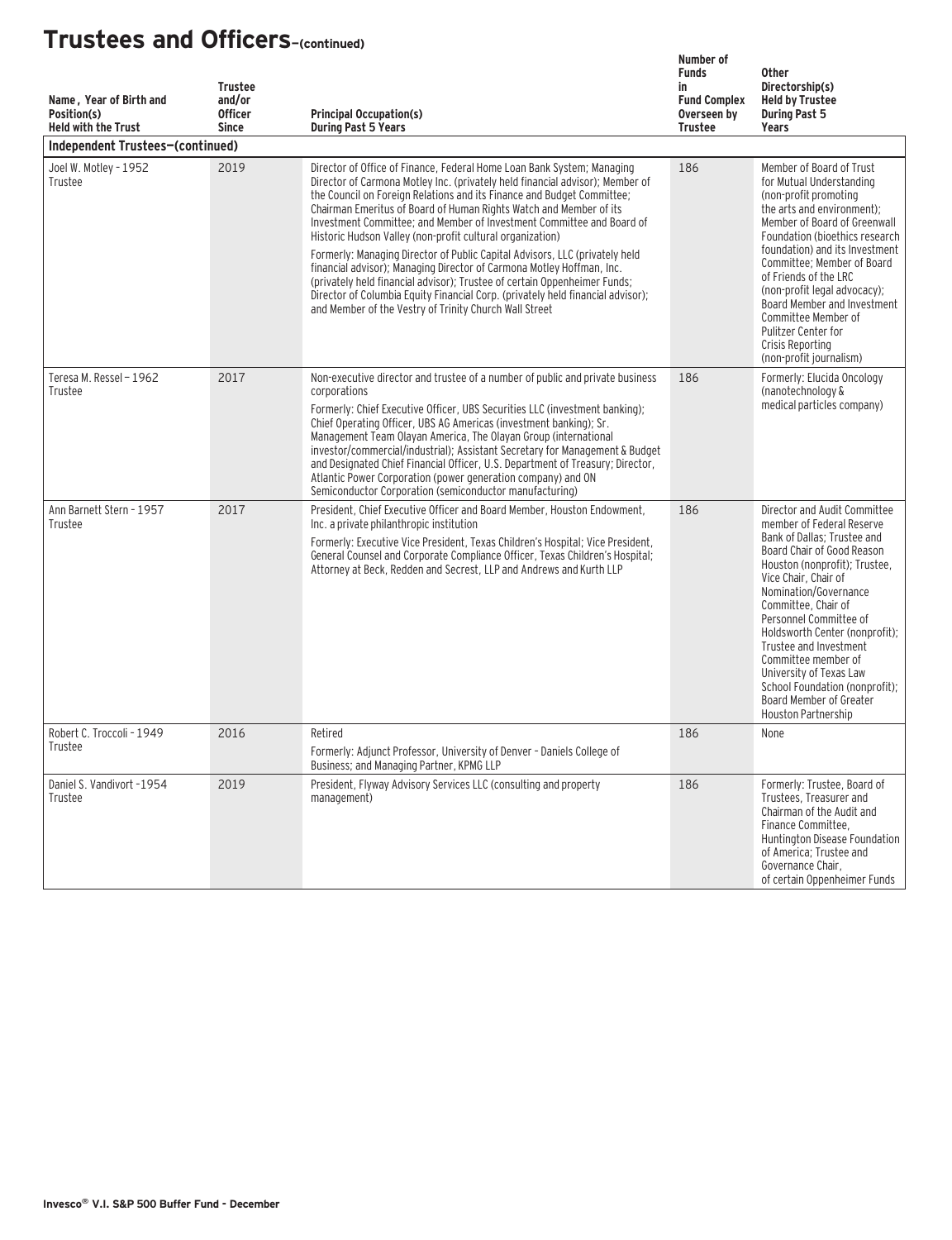| Name, Year of Birth and<br>Position(s)<br><b>Held with the Trust</b><br><b>Officers</b> | <b>Trustee</b><br>and/or<br><b>Officer</b><br><b>Since</b> | <b>Principal Occupation(s)</b><br><b>During Past 5 Years</b>                                                                                                                                                                                                                                                                                                                                                                                                                                                                                                                                                                                                                                                                                                                                                                                                                                                                                                                                                                                                                                                                                                                                                                                                                                                                                                                                                                                                                                                                                                                                                                 | Number of<br><b>Funds in</b><br><b>Fund Complex</b><br>Overseen by<br>Trustee | Other<br>Directorship(s)<br><b>Held by Trustee</b><br><b>During Past 5</b><br>Years |
|-----------------------------------------------------------------------------------------|------------------------------------------------------------|------------------------------------------------------------------------------------------------------------------------------------------------------------------------------------------------------------------------------------------------------------------------------------------------------------------------------------------------------------------------------------------------------------------------------------------------------------------------------------------------------------------------------------------------------------------------------------------------------------------------------------------------------------------------------------------------------------------------------------------------------------------------------------------------------------------------------------------------------------------------------------------------------------------------------------------------------------------------------------------------------------------------------------------------------------------------------------------------------------------------------------------------------------------------------------------------------------------------------------------------------------------------------------------------------------------------------------------------------------------------------------------------------------------------------------------------------------------------------------------------------------------------------------------------------------------------------------------------------------------------------|-------------------------------------------------------------------------------|-------------------------------------------------------------------------------------|
| Sheri Morris - 1964<br>President and Principal Executive<br><b>Officer</b>              | 1999                                                       | Head of Global Fund Services, Invesco Ltd.; President and Principal Executive<br>Officer, The Invesco Funds; Vice President, Invesco Exchange-Traded Fund<br>Trust, Invesco Exchange-Traded Fund Trust II, Invesco India Exchange-Traded<br>Fund Trust, Invesco Actively Managed Exchange-Traded Fund Trust, Invesco<br>Actively Managed Exchange-Traded Commodity Fund Trust and Invesco<br>Exchange-Traded Self-Indexed Fund Trust: and Vice President.<br>OppenheimerFunds, Inc.<br>Formerly: Vice President, Treasurer and Principal Financial Officer, The Invesco<br>Funds; Vice President, Invesco AIM Advisers, Inc., Invesco AIM Capital<br>Management, Inc. and Invesco AIM Private Asset Management, Inc.; Assistant<br>Vice President and Assistant Treasurer, The Invesco Funds; Vice President and<br>Assistant Vice President, Invesco Advisers, Inc.; Assistant Vice President,<br>Invesco AIM Capital Management, Inc. and Invesco AIM Private Asset<br>Management, Inc.; Treasurer, Invesco Exchange-Traded Fund Trust, Invesco<br>Exchange-Traded Fund Trust II, Invesco India Exchange-Traded Fund Trust and<br>Invesco Actively Managed Exchange-Traded Fund Trust and Senior Vice<br>President, Invesco Advisers, Inc. (formerly known as Invesco Institutional<br>(N.A.), Inc.) (registered investment adviser)                                                                                                                                                                                                                                                                                       | N/A                                                                           | N/A                                                                                 |
| Jeffrey H. Kupor - 1968<br>Senior Vice President, Chief Legal<br>Officer and Secretary  | 2018                                                       | Head of Legal of the Americas, Invesco Ltd.; Senior Vice President and<br>Secretary, Invesco Advisers, Inc. (formerly known as Invesco Institutional<br>(N.A.), Inc.) (registered investment adviser); Senior Vice President and<br>Secretary, Invesco Distributors, Inc. (formerly known as Invesco AIM<br>Distributors, Inc.); Vice President and Secretary, Invesco Investment Services,<br>Inc. (formerly known as Invesco AIM Investment Services, Inc.) Senior Vice<br>President, Chief Legal Officer and Secretary, The Invesco Funds; Secretary and<br>General Counsel, Invesco Investment Advisers LLC (formerly known as Van<br>Kampen Asset Management); Secretary and General Counsel, Invesco Capital<br>Markets, Inc. (formerly known as Van Kampen Funds Inc.) and Chief Legal<br>Officer, Invesco Exchange-Traded Fund Trust, Invesco Exchange-Traded Fund<br>Trust II, Invesco India Exchange-Traded Fund Trust, Invesco Actively Managed<br>Exchange-Traded Fund Trust, Invesco Actively Managed Exchange-Traded<br>Commodity Fund Trust and Invesco Exchange-Traded Self-Indexed Fund Trust;;<br>Secretary and Vice President, Harbourview Asset Management Corporation;<br>Secretary and Vice President, OppenheimerFunds, Inc. and Invesco Managed<br>Accounts, LLC; Secretary and Senior Vice President, OFI Global Institutional,<br>Inc.; Secretary and Vice President, OFI SteelPath, Inc.; Secretary and Vice<br>President, Oppenheimer Acquisition Corp.; Secretary and Vice President,<br>Shareholder Services, Inc.; Secretary and Vice President, Trinity Investment<br>Management Corporation | N/A                                                                           | N/A                                                                                 |
|                                                                                         |                                                            | Formerly: Secretary and Vice President, Jemstep, Inc.; Head of Legal,<br>Worldwide Institutional, Invesco Ltd.; Secretary and General Counsel, INVESCO<br>Private Capital Investments, Inc.; Senior Vice President, Secretary and General<br>Counsel, Invesco Management Group, Inc. (formerly known as Invesco AIM<br>Management Group, Inc.); Assistant Secretary, INVESCO Asset Management<br>(Bermuda) Ltd.; Secretary and General Counsel, Invesco Private Capital, Inc.;<br>Assistant Secretary and General Counsel, INVESCO Realty, Inc.; Secretary and<br>General Counsel, Invesco Senior Secured Management, Inc.; Secretary,<br>Sovereign G./P. Holdings Inc.; and Secretary, Invesco Indexing LLC; Secretary,<br>W.L. Ross & Co., LLC                                                                                                                                                                                                                                                                                                                                                                                                                                                                                                                                                                                                                                                                                                                                                                                                                                                                             |                                                                               |                                                                                     |
| Andrew R. Schlossberg - 1974<br>Senior Vice President                                   | 2019                                                       | Head of the Americas and Senior Managing Director, Invesco Ltd.; Director and<br>Senior Vice President, Invesco Advisers, Inc. (formerly known as Invesco<br>Institutional (N.A.), Inc.) (registered investment adviser); Director and<br>Chairman, Invesco Investment Services, Inc. (formerly known as Invesco AIM<br>Investment Services, Inc.) (registered transfer agent); Senior Vice President,<br>The Invesco Funds: Director, Invesco Investment Advisers LLC (formerly known<br>as Van Kampen Asset Management)<br>Formerly: Director, President and Chairman, Invesco Insurance Agency, Inc.:<br>Director, Invesco UK Limited; Director and Chief Executive, Invesco Asset<br>Management Limited and Invesco Fund Managers Limited; Assistant Vice<br>President, The Invesco Funds; Senior Vice President, Invesco Advisers, Inc.<br>(formerly known as Invesco Institutional (N.A.), Inc.) (registered investment<br>adviser); Director and Chief Executive, Invesco Administration Services Limited<br>and Invesco Global Investment Funds Limited; Director, Invesco Distributors,<br>Inc.; Head of EMEA, Invesco Ltd.; President, Invesco Actively Managed<br>Exchange-Traded Commodity Fund Trust, Invesco Actively Managed<br>Exchange-Traded Fund Trust, Invesco Exchange-Traded Fund Trust, Invesco<br>Exchange-Traded Fund Trust II and Invesco India Exchange-Traded Fund Trust;<br>Managing Director and Principal Executive Officer, Invesco Capital                                                                                                                                                  | N/A                                                                           | N/A                                                                                 |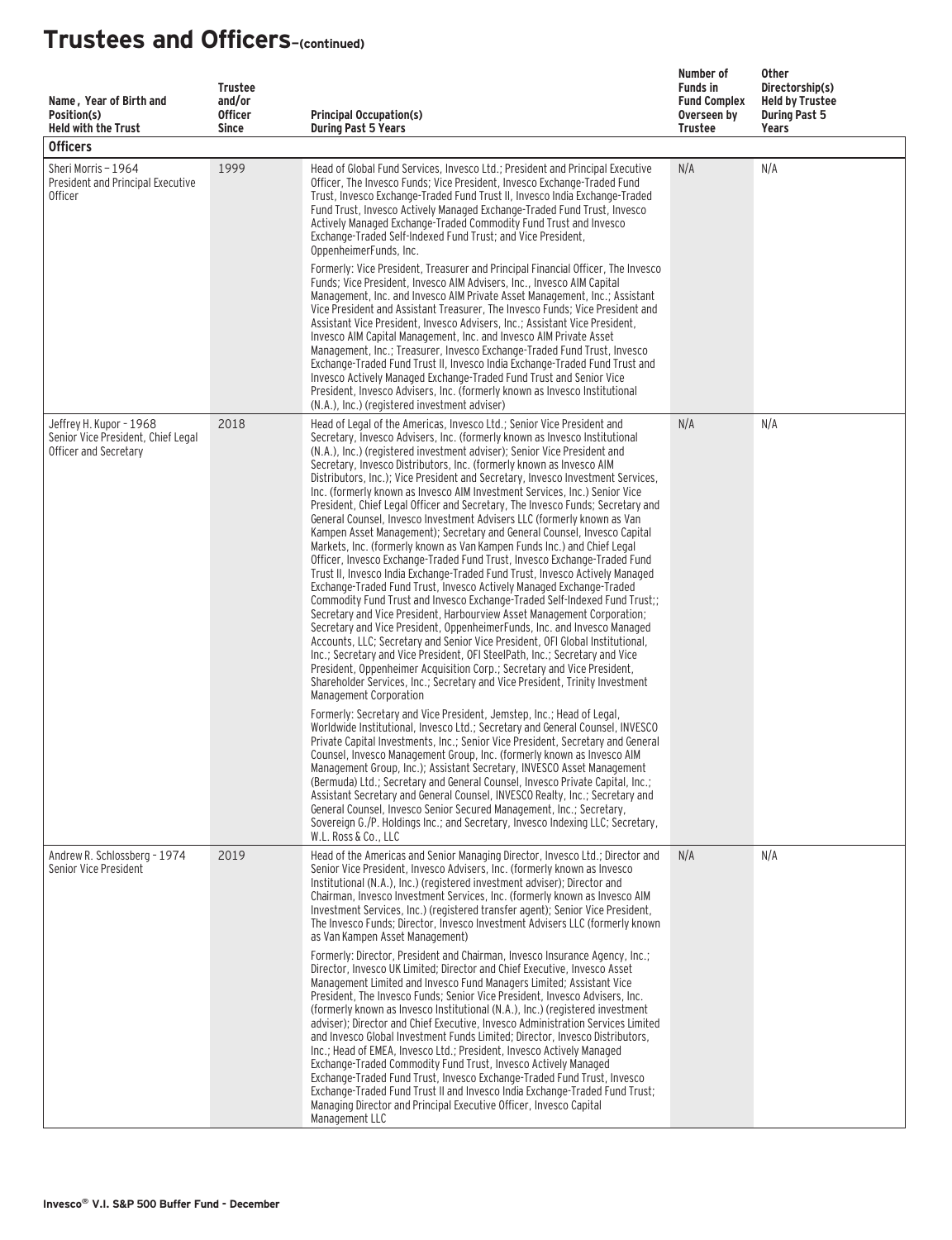| Name, Year of Birth and<br>Position(s)                                                       | <b>Trustee</b><br>and/or<br><b>Officer</b> | <b>Principal Occupation(s)</b>                                                                                                                                                                                                                                                                                                                                                                                                                                                                                                                                                                                                                                                                                                                                                                                                                                                                                                                                                                                                                                                                                                                                                                                                                                                                                                                                                                                                                                                                                                                                                                                                                                                                                                                                                                                                                                                                                                                                                                                                                                                                        | Number of<br><b>Funds in</b><br><b>Fund Complex</b><br>Overseen by<br><b>Trustee</b> | <b>Other</b><br>Directorship(s)<br><b>Held by Trustee</b><br><b>During Past 5</b><br><b>Years</b> |
|----------------------------------------------------------------------------------------------|--------------------------------------------|-------------------------------------------------------------------------------------------------------------------------------------------------------------------------------------------------------------------------------------------------------------------------------------------------------------------------------------------------------------------------------------------------------------------------------------------------------------------------------------------------------------------------------------------------------------------------------------------------------------------------------------------------------------------------------------------------------------------------------------------------------------------------------------------------------------------------------------------------------------------------------------------------------------------------------------------------------------------------------------------------------------------------------------------------------------------------------------------------------------------------------------------------------------------------------------------------------------------------------------------------------------------------------------------------------------------------------------------------------------------------------------------------------------------------------------------------------------------------------------------------------------------------------------------------------------------------------------------------------------------------------------------------------------------------------------------------------------------------------------------------------------------------------------------------------------------------------------------------------------------------------------------------------------------------------------------------------------------------------------------------------------------------------------------------------------------------------------------------------|--------------------------------------------------------------------------------------|---------------------------------------------------------------------------------------------------|
| <b>Held with the Trust</b><br>Officers-(continued)                                           | <b>Since</b>                               | <b>During Past 5 Years</b>                                                                                                                                                                                                                                                                                                                                                                                                                                                                                                                                                                                                                                                                                                                                                                                                                                                                                                                                                                                                                                                                                                                                                                                                                                                                                                                                                                                                                                                                                                                                                                                                                                                                                                                                                                                                                                                                                                                                                                                                                                                                            |                                                                                      |                                                                                                   |
| John M. Zerr - 1962<br>Senior Vice President                                                 | 2006                                       | Chief Operating Officer of the Americas; Senior Vice President, Invesco<br>Advisers, Inc. (formerly known as Invesco Institutional (N.A.), Inc.) (registered<br>investment adviser); Senior Vice President, Invesco Distributors, Inc. (formerly<br>known as Invesco AIM Distributors, Inc.); Director and Vice President, Invesco<br>Investment Services, Inc. (formerly known as Invesco AIM Investment<br>Services, Inc.) Senior Vice President, The Invesco Funds; Managing Director,<br>Invesco Capital Management LLC; Director, Invesco Investment Advisers LLC<br>(formerly known as Van Kampen Asset Management); Senior Vice President,<br>Invesco Capital Markets, Inc. (formerly known as Van Kampen Funds Inc.);<br>Manager, Invesco Indexing LLC; Manager, Invesco Specialized Products, LLC;<br>Member, Invesco Canada Funds Advisory Board; Director, President and Chief<br>Executive Officer, Invesco Corporate Class Inc. (corporate mutual fund<br>company); and Director, Chairman, President and Chief Executive Officer,<br>Invesco Canada Ltd. (formerly known as Invesco Trimark Ltd./Invesco Trimark<br>Ltèe) (registered investment adviser and registered transfer agent); President,<br>Invesco, Inc.; President, Invesco Global Direct Real Estate Feeder GP Ltd.;<br>President, Invesco IP Holdings (Canada) Ltd; President, Invesco Global Direct<br>Real Estate GP Ltd.; President, Invesco Financial Services Ltd. / Services<br>Financiers Invesco Ltée; President, Trimark Investments Ltd./Placements<br>Trimark Ltée and Director and Chairman, Invesco Trust Company                                                                                                                                                                                                                                                                                                                                                                                                                                                                                           | N/A                                                                                  | N/A                                                                                               |
|                                                                                              |                                            | Formerly: Director and Senior Vice President, Invesco Insurance Agency, Inc.;<br>Director and Senior Vice President, Invesco Management Group, Inc. (formerly<br>known as Invesco AIM Management Group, Inc.); Secretary and General<br>Counsel, Invesco Management Group, Inc. (formerly known as Invesco AIM<br>Management Group, Inc.); Secretary, Invesco Investment Services, Inc.<br>(formerly known as Invesco AIM Investment Services, Inc.); Chief Legal Officer<br>and Secretary, The Invesco Funds; Secretary and General Counsel, Invesco<br>Investment Advisers LLC (formerly known as Van Kampen Asset Management);<br>Secretary and General Counsel, Invesco Capital Markets, Inc. (formerly known<br>as Van Kampen Funds Inc.); Chief Legal Officer, Invesco Exchange-Traded Fund<br>Trust, Invesco Exchange-Traded Fund Trust II, Invesco India Exchange-Traded<br>Fund Trust, Invesco Actively Managed Exchange-Traded Fund Trust, Invesco<br>Actively Managed Exchange-Traded Commodity Fund Trust and Invesco<br>Exchange-Traded Self-Indexed Fund Trust; Secretary, Invesco Indexing LLC;<br>Director, Secretary, General Counsel and Senior Vice President, Van Kampen<br>Exchange Corp.; Director, Vice President and Secretary, IVZ Distributors, Inc.<br>(formerly known as INVESCO Distributors, Inc.); Director and Vice President,<br>INVESCO Funds Group, Inc.; Director and Vice President, Van Kampen<br>Advisors Inc.; Director, Vice President, Secretary and General Counsel, Van<br>Kampen Investor Services Inc.: Director and Secretary, Invesco Distributors,<br>Inc. (formerly known as Invesco AIM Distributors, Inc.); Director, Senior Vice<br>President, General Counsel and Secretary, Invesco AIM Advisers, Inc. and Van<br>Kampen Investments Inc.; Director, Vice President and Secretary, Fund<br>Management Company; Director, Senior Vice President, Secretary, General<br>Counsel and Vice President, Invesco AIM Capital Management, Inc.; Chief<br>Operating Officer and General Counsel, Liberty Ridge Capital, Inc. (an<br>investment adviser) |                                                                                      |                                                                                                   |
| Gregory G. McGreevey - 1962<br>Senior Vice President                                         | 2012                                       | Senior Managing Director, Invesco Ltd.; Director, Chairman, President, and<br>Chief Executive Officer, Invesco Advisers, Inc. (formerly known as Invesco<br>Institutional (N.A.), Inc.) (registered investment adviser); Director, Invesco<br>Mortgage Capital, Inc. and Invesco Senior Secured Management, Inc.; Senior<br>Vice President, The Invesco Funds; President, SNW Asset Management<br>Corporation and Invesco Managed Accounts, LLC; Chairman and Director,<br>Invesco Private Capital, Inc.; Chairman and Director, INVESCO Private Capital<br>Investments, Inc.; Chairman and Director, INVESCO Realty, Inc.; and Senior<br>Vice President, Invesco Group Services, Inc.<br>Formerly: Senior Vice President, Invesco Management Group, Inc. and Invesco                                                                                                                                                                                                                                                                                                                                                                                                                                                                                                                                                                                                                                                                                                                                                                                                                                                                                                                                                                                                                                                                                                                                                                                                                                                                                                                                 | N/A                                                                                  | N/A                                                                                               |
|                                                                                              |                                            | Advisers, Inc.; Assistant Vice President, The Invesco Funds                                                                                                                                                                                                                                                                                                                                                                                                                                                                                                                                                                                                                                                                                                                                                                                                                                                                                                                                                                                                                                                                                                                                                                                                                                                                                                                                                                                                                                                                                                                                                                                                                                                                                                                                                                                                                                                                                                                                                                                                                                           |                                                                                      |                                                                                                   |
| Adrien Deberghes-1967<br>Principal Financial Officer,<br><b>Treasurer and Vice President</b> | 2020                                       | Head of the Fund Office of the CFO and Fund Administration: Vice President.<br>Invesco Advisers, Inc.; Principal Financial Officer, Treasurer and Vice<br>President, The Invesco Funds; Vice President, Invesco Exchange-Traded Fund<br>Trust, Invesco Exchange-Traded Fund Trust II, Invesco India Exchange-Traded<br>Fund Trust, Invesco Actively Managed Exchange-Traded Fund Trust, Invesco<br>Actively Managed Exchange-Traded Commodity Fund Trust and Invesco<br>Exchange-Traded Self-Indexed Fund Trust<br>Formerly: Senior Vice President and Treasurer, Fidelity Investments                                                                                                                                                                                                                                                                                                                                                                                                                                                                                                                                                                                                                                                                                                                                                                                                                                                                                                                                                                                                                                                                                                                                                                                                                                                                                                                                                                                                                                                                                                                | N/A                                                                                  | N/A                                                                                               |
| Crissie M. Wisdom - 1969<br>Anti-Money Laundering<br>Compliance Officer                      | 2013                                       | Anti-Money Laundering and OFAC Compliance Officer for Invesco U.S. entities<br>including: Invesco Advisers, Inc. and its affiliates, Invesco Capital Markets,<br>Inc., Invesco Distributors, Inc., Invesco Investment Services, Inc., The Invesco<br>Funds, Invesco Capital Management, LLC, Invesco Trust Company; and Fraud<br>Prevention Manager for Invesco Investment Services, Inc.                                                                                                                                                                                                                                                                                                                                                                                                                                                                                                                                                                                                                                                                                                                                                                                                                                                                                                                                                                                                                                                                                                                                                                                                                                                                                                                                                                                                                                                                                                                                                                                                                                                                                                             | N/A                                                                                  | N/A                                                                                               |